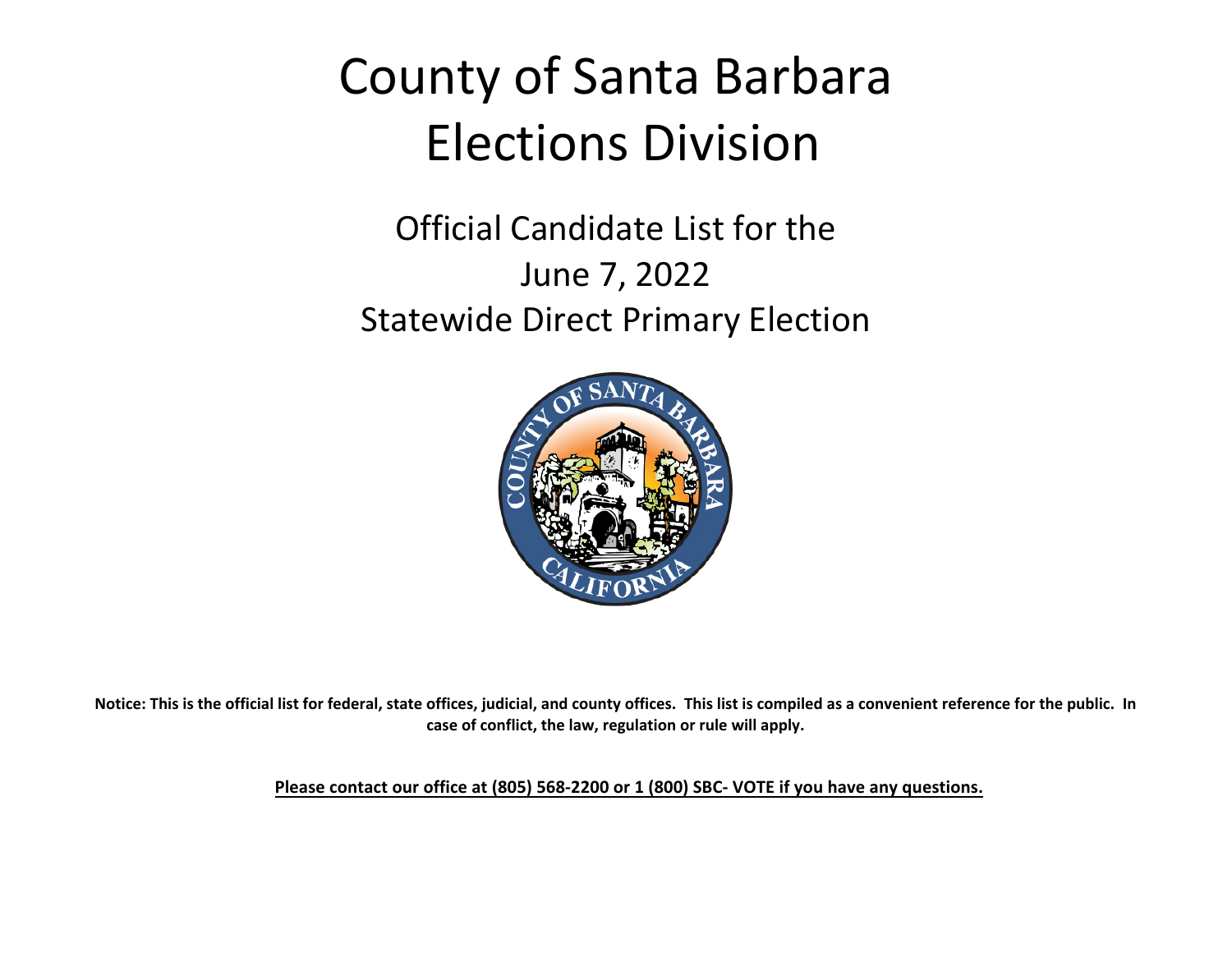# **Contests ON ballot for the June 7, 2022, Statewide Direct Primary Election**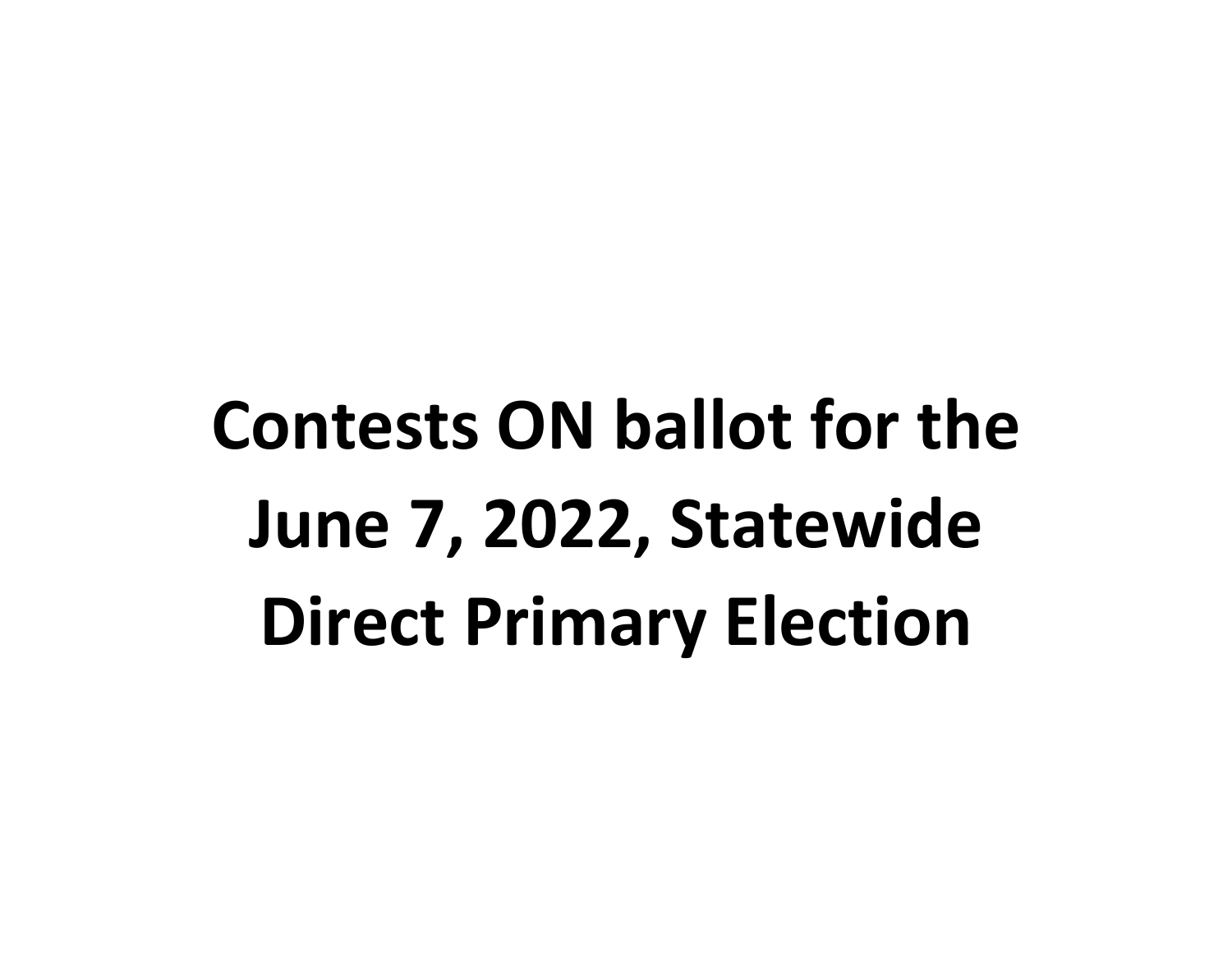

#### *Statewide Direct Primary Election - 6/7/2022 Qualified Candidate List*

#### All Contests Qualified Candidates Only

| All Qualified Dates | <u>Juanneu Canuluales Only</u> |                                                                                                                   |                                                                                              |                                         |                                                                                                      |
|---------------------|--------------------------------|-------------------------------------------------------------------------------------------------------------------|----------------------------------------------------------------------------------------------|-----------------------------------------|------------------------------------------------------------------------------------------------------|
| Contest             |                                |                                                                                                                   |                                                                                              |                                         |                                                                                                      |
| 1100                | Governor                       |                                                                                                                   | <b>On Ballot: Yes</b>                                                                        | Web Title:                              |                                                                                                      |
|                     | <b>Qualified:</b>              | 29 MICHAEL SHELLENBERGER NPP<br>Homelessness Policy Advocate<br>Res: Not Authorized to Release                    | <b>Candidate Stmt Filed?</b><br>Mail: PO Box 8538<br>Albany, CA 94707                        | <b>No</b><br>Day: (415)710-1042<br>Eve: | Fax:<br>Email: info@shellenberger.org<br>Website: https://www.shellenbergerforgovernor.com           |
|                     | Qualified:                     | 27 FREDERIC C. SCHULTZ NPP<br>Human Rights Attorney<br>Res: Not Authorized to Release                             | <b>Candidate Stmt Filed?</b><br>Mail: PO Box 634<br>San Diego, CA 92038                      | No<br>Day: (858)888-0461<br>Eve:        | Fax:<br>Email: fredericesq@gmail.com<br>Website: https://www.fred4ca.com                             |
|                     |                                | Qualified: 32 WOODROW "WOODY" SANDERS III NPP<br>Entrepreneur/Director/Engineer<br>Res: Not Authorized to Release | <b>Candidate Stmt Filed?</b><br>Mail: 9245 Laguna Springs Dr Ste 200<br>Elk Grove, CA 95758  | <b>No</b><br>Day: (916)237-5062<br>Eve: | Fax:<br>Email: justthefacts@govunleashed.com<br>Website: https://www.govunleashed.com                |
|                     | 21<br>Qualified:               | <b>REINETTE SENUM NPP</b><br>(No Ballot Designation)<br>Res: Not Authorized to Release                            | <b>Candidate Stmt Filed?</b><br>Mail: 1127 11th St #210<br>Sacramento, CA 95814              | No<br>(530)264-6048<br>Day:<br>Eve:     | Fax:<br>Email: reinette@electreinette.com<br>Website: https://www.electreinette.com                  |
|                     |                                | Qualified: 30 LONNIE SORTOR REP<br><b>Business Owner</b><br>Res: Not Authorized to Release                        | <b>Candidate Stmt Filed?</b><br>Mail: 11260 Donner Pass Rd #C-1 PMB 356<br>Truckee, CA 96161 | <b>No</b><br>Day: (530)906-8567<br>Eve: | Fax:<br>Email: lonnie@lonniesortor.com<br>Website: https://www.sortorforgovernor.com                 |
|                     | 9<br>Qualified:                | ARMANDO "MANDO" PEREZ-SERRATO DEM<br>(No Ballot Designation)<br>Res: Not Authorized to Release                    | <b>Candidate Stmt Filed?</b><br>Mail: 19092 E Center Ave<br>Orange, CA 92869                 | No<br>(714)448-0044<br>Day:<br>Eve:     | Fax:<br>Email: mando4governor@gmail.com<br>Website: https://www.mandocaliforniagovernor.godaddysites |
|                     | Qualified:<br>$5^{\circ}$      | <b>JAMES G. HANINK NPP</b><br><b>Retired Educator</b><br>Res: Not Authorized to Release                           | <b>Candidate Stmt Filed?</b><br>Mail: 443 W Hillsdale St<br>Inglewood, CA 90302              | <b>No</b><br>Day:<br>Eve:               | Fax:<br>Email:                                                                                       |
|                     | Qualified:                     | 28 SHAWN COLLINS REP<br>Military Officer/Attorney                                                                 | <b>Candidate Stmt Filed?</b>                                                                 | No                                      |                                                                                                      |

*Day: Eve:*

*Day: Eve:*

*Fax: Email:*

*Fax:*

*Email:* heathercollinsforgovernor@gmail.com *Website:* https://www.governorheather.com

*Res:* Not Authorized to Release *Mail:* 14252 Culver Dr Ste A

*Res:* Not Authorized to Release *Mail:* 13360 W Washington Blvd

Small Business Owner

**Qualified:** 18 **HEATHER COLLINS GRN Candidate Stmt Filed? No**

Irvine, CA 92604

Los Angeles, CA 90066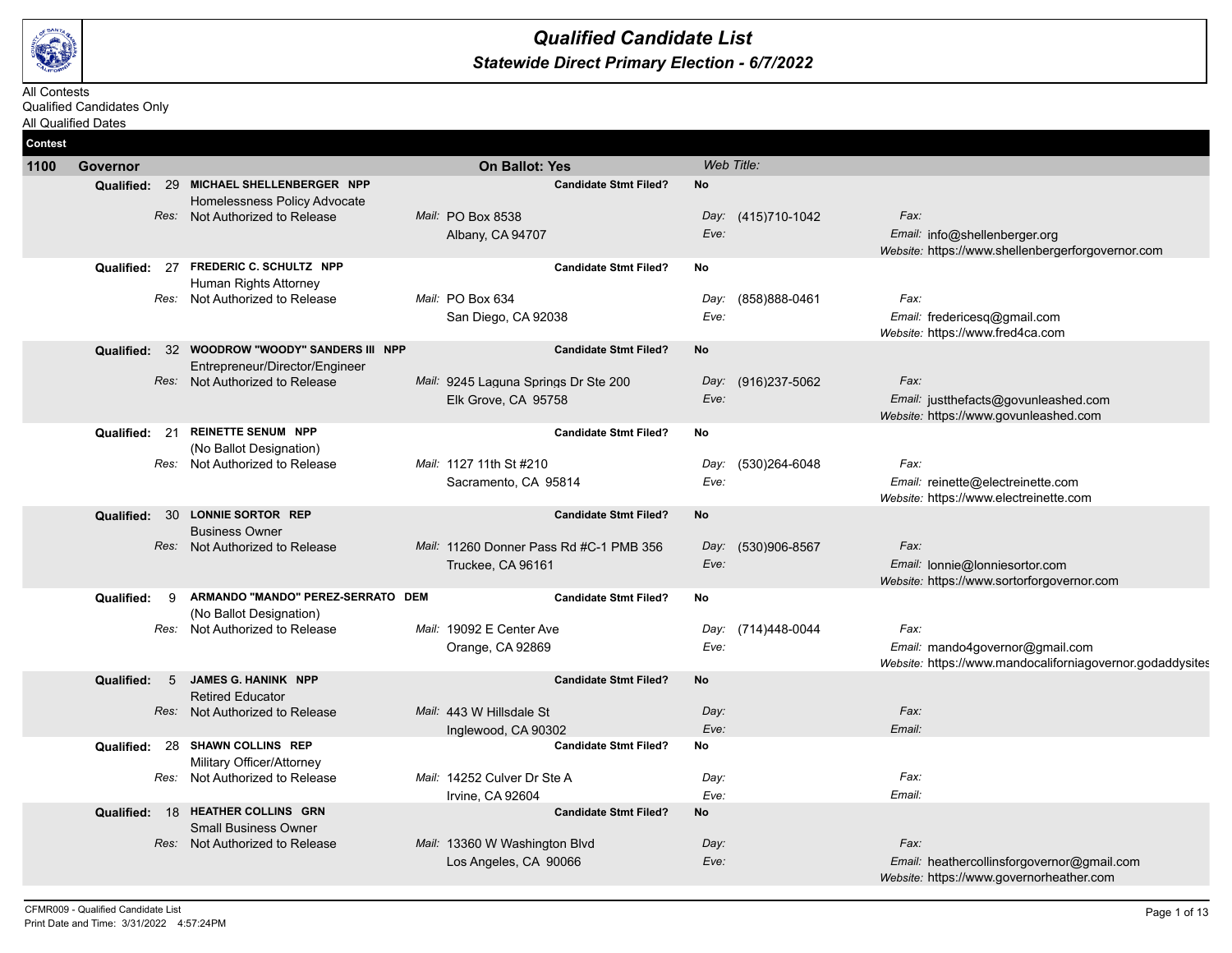| տւաս | Qualified: |     | 15 ANTHONY "TONY" FANARA DEM                                          |                                 | <b>Candidate Stmt Filed?</b> | No        |                    |                                                                                  |  |
|------|------------|-----|-----------------------------------------------------------------------|---------------------------------|------------------------------|-----------|--------------------|----------------------------------------------------------------------------------|--|
|      |            |     | Owner of Restaurant                                                   |                                 |                              |           |                    |                                                                                  |  |
|      |            |     | Res: Not Authorized to Release                                        | Mail: 1858 N Vermont Ave        |                              | Day:      |                    | Fax:                                                                             |  |
|      |            |     |                                                                       | Los Angeles, CA 90027           |                              | Eve:      |                    | Email:                                                                           |  |
|      |            |     | Qualified: 26 SERGE FIANKAN NPP<br><b>Small Business Owner</b>        |                                 | <b>Candidate Stmt Filed?</b> | No        |                    |                                                                                  |  |
|      |            |     | Res: Not Authorized to Release                                        | Mail: 4101 Dublin Blvd #f538    |                              | Day:      |                    | Fax:                                                                             |  |
|      |            |     |                                                                       | Dublin, CA 94568                |                              | Eve:      |                    | Email: contact@sergefiankan2022.com<br>Website: https://www.sergefiankan2022.com |  |
|      | Qualified: | - 1 | LUIS JAVIER RODRIGUEZ GRN<br>Writer/Poet                              |                                 | <b>Candidate Stmt Filed?</b> | No        |                    |                                                                                  |  |
|      |            |     | Res: Not Authorized to Release                                        | Mail: PO Box 328                |                              | Day:      |                    | Fax:                                                                             |  |
|      |            |     |                                                                       | San Fernando, CA 91341          |                              | Eve:      |                    | Email:                                                                           |  |
|      | Qualified: | 6   | LEO S. ZACKY REP                                                      |                                 | <b>Candidate Stmt Filed?</b> | <b>No</b> |                    |                                                                                  |  |
|      |            |     | Businessman/Farmer/Broadcaster                                        |                                 |                              |           |                    |                                                                                  |  |
|      |            |     | Res: Not Authorized to Release                                        | Mail: 149 S Barrington Ave #720 |                              | Day:      |                    | Fax:                                                                             |  |
|      |            |     |                                                                       | Los Angeles, CA 90049           |                              | Eve:      |                    | Email:                                                                           |  |
|      |            |     | Qualified: 25 BRADLEY ZINK NPP<br><b>Children's Book Author</b>       |                                 | <b>Candidate Stmt Filed?</b> | No        |                    |                                                                                  |  |
|      |            |     | Res: Not Authorized to Release                                        | Mail: 576 Gold Glenn Dr         |                              |           | Day: (408)828-6037 | Fax:                                                                             |  |
|      |            |     |                                                                       | San Marcos, CA 92069            |                              | Eve:      |                    | Email: authorbradleyzink@gmail.com                                               |  |
|      |            |     | Qualified: 14 JENNY RAE LE ROUX REP<br>Entrepreneur/Mom/Businesswoman |                                 | <b>Candidate Stmt Filed?</b> | No        |                    |                                                                                  |  |
|      |            |     | Res: Not Authorized to Release                                        | Mail: 1095 Hilltop Dr Ste 277   |                              |           | Day: (949)345-0105 | Fax:                                                                             |  |
|      |            |     |                                                                       | Redding, CA 96003               |                              | Eve:      |                    | Email: hello@jennyraeca.com                                                      |  |
|      |            |     |                                                                       |                                 |                              |           |                    | Website: https://www.jennyraeca.com                                              |  |
|      | Qualified: |     | 24 DAVID LOZANO REP                                                   |                                 | <b>Candidate Stmt Filed?</b> | No        |                    |                                                                                  |  |
|      |            |     | Executive Officer/Attorney                                            |                                 |                              |           |                    |                                                                                  |  |
|      |            |     | Res: Not Authorized to Release                                        | Mail: PO Box 1090               |                              |           | Day: (626)340-5260 | Fax: (626)209-0221                                                               |  |
|      |            |     |                                                                       | San Gabriel, CA 91778           |                              | Eve:      |                    | Email: davidlozanolaw@gmail.com<br>Website: https://www.lozanoforcalifornia.com  |  |
|      |            |     | Qualified: 22 RONALD A. ANDERSON REP                                  |                                 | <b>Candidate Stmt Filed?</b> | No        |                    |                                                                                  |  |
|      |            |     | Contractor/Inspector/Businessman                                      |                                 |                              |           |                    |                                                                                  |  |
|      |            |     | Res: Not Authorized to Release                                        | Mail: PO Box 8460               |                              | Day:      |                    | Fax:                                                                             |  |
|      |            |     |                                                                       | Laverne, CA 91750               |                              | Eve:      |                    | Email:                                                                           |  |
|      | Qualified: | 2   | <b>GAVIN NEWSOM DEM</b>                                               |                                 | <b>Candidate Stmt Filed?</b> | No        |                    |                                                                                  |  |
|      |            |     | Governor of California                                                |                                 |                              |           |                    |                                                                                  |  |
|      |            |     | Res: Not Authorized to Release                                        | Mail: 1787 Tribute Rd Ste K     |                              |           | Day: (916)285-5733 | Fax:                                                                             |  |
|      |            |     |                                                                       | Sacramento, CA 95815            |                              | Eve:      |                    | Email: gavin@gavinnewsom.com                                                     |  |
|      |            |     |                                                                       |                                 |                              |           |                    | Website: https://www.gavinnewsom.com                                             |  |
|      | Qualified: |     | 13 ROBERT C. NEWMAN II REP<br>Farmer/Psychologist                     |                                 | <b>Candidate Stmt Filed?</b> | <b>No</b> |                    |                                                                                  |  |
|      |            |     | Res: Not Authorized to Release                                        | Mail: PO Box 12043              |                              |           | Day: (909)801-4630 | Fax:                                                                             |  |
|      |            |     |                                                                       | San Bernardino, CA 92423        |                              | Eve:      |                    | Email: newman4governor@gmail.com                                                 |  |
|      |            |     |                                                                       |                                 |                              |           |                    | Website: https://www.newman4governor.com                                         |  |
|      |            |     | Qualified: 23 BRIAN DAHLE REP<br>Senator/Farmer                       |                                 | <b>Candidate Stmt Filed?</b> | No        |                    |                                                                                  |  |
|      |            |     | Res: Not Authorized to Release                                        | Mail: PO Box 100                |                              | Day:      | (530)299-3223      | Fax:                                                                             |  |
|      |            |     |                                                                       | Bieber, CA 96009                |                              | Eve:      |                    | Email: briandahle100@gmail.com<br>Website: https://www.briandahle.com            |  |
|      |            |     | Qualified: 12 JOEL VENTRESCA DEM                                      |                                 | <b>Candidate Stmt Filed?</b> | No        |                    |                                                                                  |  |
|      |            |     |                                                                       |                                 |                              |           |                    |                                                                                  |  |

Г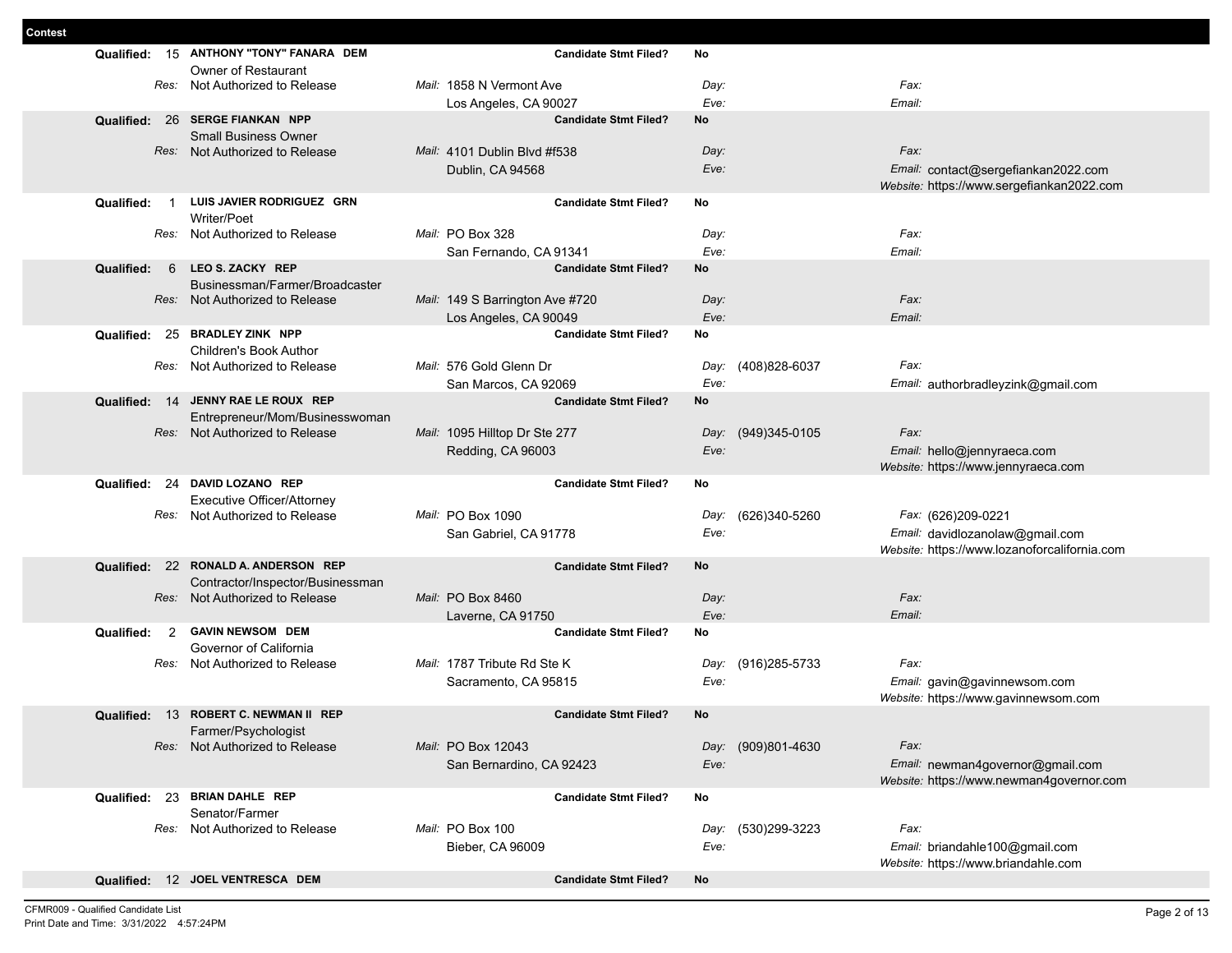|      |                            | <b>Retired Airport Analyst</b>                        |                                     |            |                    |                                                                                |
|------|----------------------------|-------------------------------------------------------|-------------------------------------|------------|--------------------|--------------------------------------------------------------------------------|
|      | Res:                       | Not Authorized to Release                             | Mail: 3934 Ortega St                |            | Day: (415)463-5963 | Fax: (415)941-7920                                                             |
|      |                            |                                                       | San Francisco, CA 94122             | Eve:       |                    | Email: ventrescaj@aol.com                                                      |
|      |                            |                                                       |                                     |            |                    | Website: https://www.joelventresca.com                                         |
|      | 19<br>Qualified:           | <b>MAJOR WILLIAMS REP</b>                             | <b>Candidate Stmt Filed?</b>        | No         |                    |                                                                                |
|      |                            | Entrepreneur/Businessman                              |                                     |            |                    |                                                                                |
|      | Res:                       | Not Authorized to Release                             | Mail: 23811 Washington Ave C110-198 | Day:       |                    | Fax:                                                                           |
|      |                            |                                                       | Murrieta, CA 92562                  | Eve:       |                    | Email: major@majorforgovernor.com                                              |
|      |                            |                                                       |                                     |            |                    | Website: https://www.majorforgovernor.com                                      |
|      | 31<br>Qualified:           | <b>RON JONES REP</b><br>(No Ballot Designation)       | <b>Candidate Stmt Filed?</b>        | No         |                    |                                                                                |
|      |                            | Res: Not Authorized to Release                        | Mail: 56435 Bonanza Dr              | Day:       |                    | Fax:                                                                           |
|      |                            |                                                       | Yucca Valley, CA 92284              | Eve:       |                    | Email: ron.jones@ronjones2022.org                                              |
|      |                            |                                                       |                                     |            |                    | Website: https://www.ronjones2022.org                                          |
|      | 8<br>Qualified:            | <b>ANTHONY TRIMINO REP</b>                            | <b>Candidate Stmt Filed?</b>        | No         |                    |                                                                                |
|      |                            | Entrepreneur/CEO                                      |                                     |            |                    |                                                                                |
|      | Res:                       | Not Authorized to Release                             | Mail: 874 Spectrum Center Dr        | Day:       | (562)271-3878      | Fax:                                                                           |
|      |                            |                                                       | Irvine, CA 92618                    | Eve:       |                    | Email: atrimino@traffikonline.com                                              |
|      |                            |                                                       |                                     |            |                    | Website: https://www.anthonytrimino.com                                        |
|      | Qualified: 17              | DANIEL R. MERCURI REP<br><b>Father/Business Owner</b> | <b>Candidate Stmt Filed?</b>        | No         |                    |                                                                                |
|      |                            | Res: Not Authorized to Release                        | Mail: 483 Talbert Ave               | Day:       | (805)428-5315      | Fax:                                                                           |
|      |                            |                                                       | Simi Valley, CA 93065               | Eve:       |                    | Email: danielmercuriforgov22@gmail.com                                         |
|      |                            |                                                       |                                     |            |                    | Website: https://www.danielforcalgovernor.com/                                 |
|      | Qualified:<br>16           | <b>CRISTIAN RAUL MORALES REP</b>                      | <b>Candidate Stmt Filed?</b>        | No         |                    |                                                                                |
|      |                            | Director of Operations                                |                                     |            |                    |                                                                                |
|      |                            |                                                       |                                     |            |                    |                                                                                |
|      | Res:                       | Not Authorized to Release                             | Mail: 3025 Artesia Blvd #37         | Day:       | (310)292-7180      | Fax:                                                                           |
|      |                            |                                                       | Torrance, CA 90504                  | Eve:       |                    | Email: info@cmoralesforcagovernor.com                                          |
|      |                            |                                                       |                                     |            |                    | Website: https://www.cmoralesforcagovernor.com                                 |
| 1110 | <b>Lieutenant Governor</b> |                                                       | <b>On Ballot: Yes</b>               | Web Title: |                    |                                                                                |
|      | Qualified: 7               | <b>CLINT W. SAUNDERS REP</b>                          | <b>Candidate Stmt Filed?</b>        | No         |                    |                                                                                |
|      |                            | <b>Mental Health Worker</b>                           |                                     |            |                    |                                                                                |
|      |                            | Res: Not Authorized to Release                        | Mail: PO Box 615                    | Day:       | (707) 758-5895     | Fax:                                                                           |
|      |                            |                                                       | Windsor, CA 95492                   | Eve:       |                    | Email: contact@saundersforgovernor.com                                         |
|      | Qualified:<br>4            | WILLIAM CAVETT "SKEE" SAACKE DEM                      | <b>Candidate Stmt Filed?</b>        | No         |                    | Website: https://www.saundersforgovernor.com                                   |
|      |                            | California Trial Attorney                             |                                     |            |                    |                                                                                |
|      | Res:                       | Not Authorized to Release                             | Mail: 4645 Larwin Ave               | Day:       | (714)875-5130      | Fax: (714)892-1638                                                             |
|      |                            |                                                       | Cypress, CA 90630                   | Eve:       |                    | Email: skee@saackelaw.com                                                      |
|      |                            |                                                       |                                     |            |                    | Website: https://www.skee4gov.com                                              |
|      | Qualified:<br>6            | DAVID HILLBERG NPP                                    | <b>Candidate Stmt Filed?</b>        | No         |                    |                                                                                |
|      |                            | Aviation Mechanic/Actor                               |                                     |            |                    |                                                                                |
|      |                            | Res: Not Authorized to Release                        | Mail: PO Box 9977                   |            | Day: (714)580-7486 | Fax:                                                                           |
|      |                            |                                                       | Fountain Valley, CA 92728           | Eve:       |                    | Email: david_hillberg@yahoo.com<br>Website: https://www.davidforltgovernor.com |
|      | 8<br>Qualified:            | ANGELA E. UNDERWOOD JACOBS REP                        | <b>Candidate Stmt Filed?</b>        | No         |                    |                                                                                |
|      |                            | Businesswoman/Deputy Mayor                            |                                     |            |                    |                                                                                |
|      |                            | Res: Not Authorized to Release                        | Mail: 2010 W Ave K #1082            |            | Day: (661)723-8281 | Fax:                                                                           |
|      |                            |                                                       | Lancaster, CA 93534                 | Eve:       |                    | Email: aeunderwoodjacobs@gmail.com                                             |
|      | Qualified:                 | 2 DAVID FENNELL REP                                   | <b>Candidate Stmt Filed?</b>        | No         |                    | Website: https://www.angelaforyou.com                                          |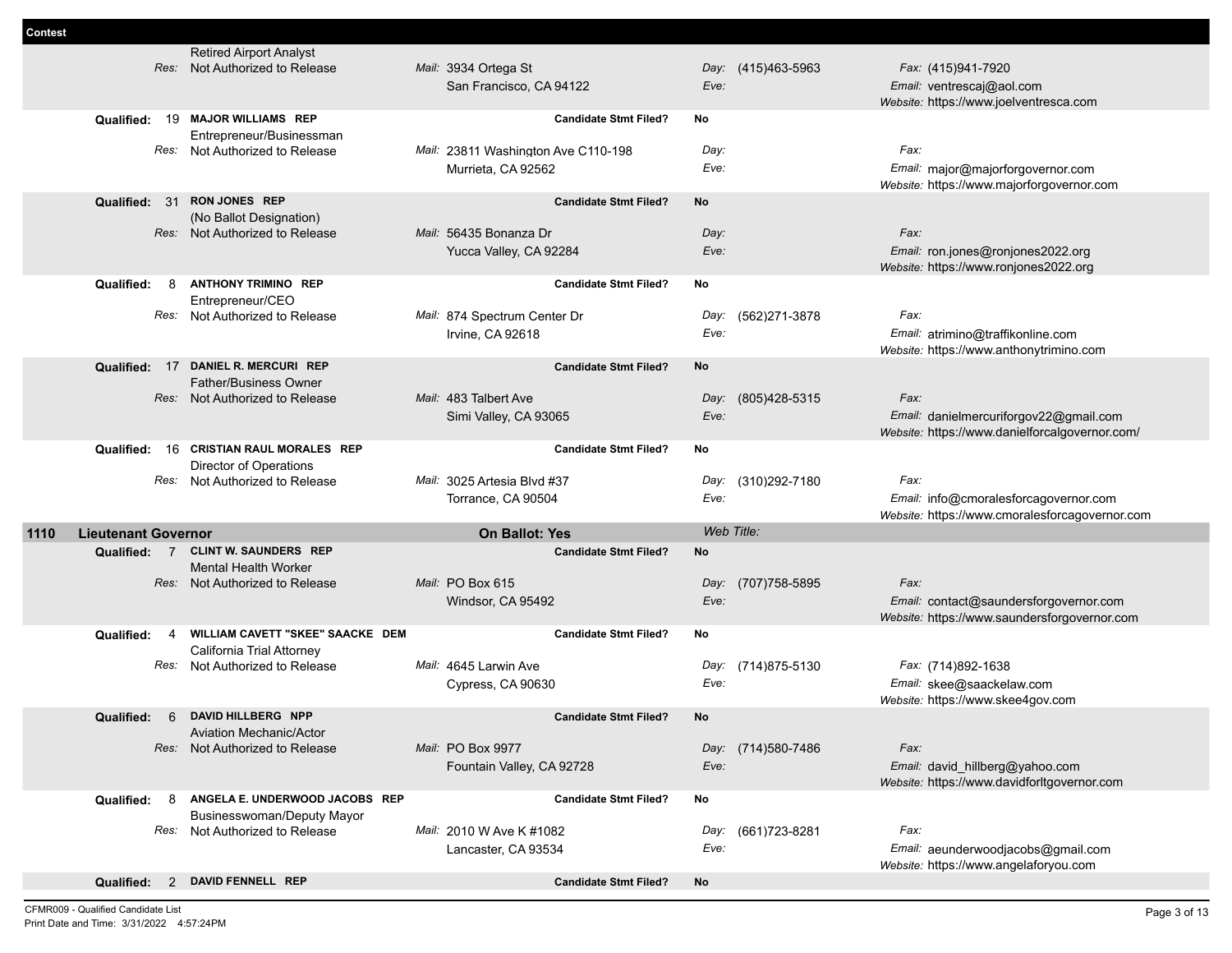|      |                           |      | Entrepreneur                                                      |                         |                                   |                              |                    |                    |                                                                      |  |
|------|---------------------------|------|-------------------------------------------------------------------|-------------------------|-----------------------------------|------------------------------|--------------------|--------------------|----------------------------------------------------------------------|--|
|      |                           |      | Res: Not Authorized to Release                                    |                         | Mail: 500 Capitol Mall #2350      |                              |                    | Day: (916)307-6918 | Fax:                                                                 |  |
|      |                           |      |                                                                   |                         | Sacramento, CA 95814              |                              | Eve:               |                    | Email: dave@fennellforcalifornia.com                                 |  |
|      |                           |      |                                                                   |                         |                                   |                              |                    |                    | Website: https://www.fennellforcalifornia.com                        |  |
|      | Qualified:                | - 1  | ELENI KOUNALAKIS DEM                                              |                         |                                   | <b>Candidate Stmt Filed?</b> | No                 |                    |                                                                      |  |
|      |                           |      | Lieutenant Governor                                               |                         |                                   |                              |                    |                    |                                                                      |  |
|      |                           |      | Res: Not Authorized to Release                                    |                         | Mail: 2443 Fillmore St #300       |                              | Day:               | (415)857-0921      | Fax:                                                                 |  |
|      |                           |      |                                                                   |                         | San Francisco, CA 94115           |                              | Eve:               |                    | Email: info@eleniforca.com                                           |  |
|      | Qualified:                | - 5  | <b>MOHAMMAD ARIF PF</b>                                           |                         |                                   | <b>Candidate Stmt Filed?</b> | No                 |                    | Website: https://www.eleniforca.com                                  |  |
|      |                           |      | <b>Businessman</b>                                                |                         |                                   |                              |                    |                    |                                                                      |  |
|      |                           |      | Res: Not Authorized to Release                                    | Mail: 10500 Valverde Dr |                                   |                              |                    | Day: (520)560-5520 | Fax:                                                                 |  |
|      |                           |      |                                                                   |                         | Bakersfield, CA 93311             |                              | Eve:               |                    | Email: awtrust2020@gmail.com                                         |  |
|      |                           |      |                                                                   |                         |                                   |                              |                    |                    | Website: https://www.mohammad4california.com                         |  |
|      | Qualified:                | 3    | JEFFREY HIGHBEAR MORGAN DEM                                       |                         |                                   | <b>Candidate Stmt Filed?</b> | No                 |                    |                                                                      |  |
|      |                           |      | Businessman/Engineer                                              |                         |                                   |                              |                    |                    |                                                                      |  |
|      |                           |      | Res: Not Authorized to Release                                    | Mail: 11330 Bosal Cir   |                                   |                              | Day:               |                    | Fax:                                                                 |  |
|      |                           |      |                                                                   |                         | Auburn, CA 95603                  |                              | Eve:<br>Web Title: |                    | Email:                                                               |  |
| 1120 | <b>Secretary of State</b> |      |                                                                   |                         | <b>On Ballot: Yes</b>             |                              |                    |                    |                                                                      |  |
|      |                           |      | Qualified: 6 JAMES "JW" PAINE REP<br><b>Teamster Truck Driver</b> |                         |                                   | <b>Candidate Stmt Filed?</b> | No                 |                    |                                                                      |  |
|      |                           |      | Res: Not Authorized to Release                                    | Mail: 691 Del Mar Dr    |                                   |                              | Day:               | (831) 205-1844     | Fax:                                                                 |  |
|      |                           |      |                                                                   |                         | Hollister, CA 95023               |                              | Eve:               |                    | Email: jw@helpjw.com                                                 |  |
|      |                           |      |                                                                   |                         |                                   |                              |                    |                    | Website: https://www.helpjw.com                                      |  |
|      | Qualified:                | 3    | <b>RACHEL HAMM REP</b>                                            |                         |                                   | <b>Candidate Stmt Filed?</b> | No                 |                    |                                                                      |  |
|      |                           |      | Author                                                            |                         |                                   |                              |                    |                    |                                                                      |  |
|      |                           | Res: | Not Authorized to Release                                         |                         | Mail: 655 Minnewawa Ave #2866     |                              | Day:               | (559)593-8288      | Fax:                                                                 |  |
|      |                           |      |                                                                   |                         | <b>Clovis, CA 93612</b>           |                              | Eve:               |                    | Email: rachelhamm@att.net                                            |  |
|      | Qualified:                | -5   | MATTHEW D. CINQUANTA NPP                                          |                         |                                   | <b>Candidate Stmt Filed?</b> | <b>No</b>          |                    | Website: https://www.rachelhammsos.com                               |  |
|      |                           |      | Private Investigator                                              |                         |                                   |                              |                    |                    |                                                                      |  |
|      |                           |      | Res: Not Authorized to Release                                    |                         | Mail: 13535 Ventura Blvd Unit 504 |                              | Day:               |                    | Fax:                                                                 |  |
|      |                           |      |                                                                   |                         | Sherman Oaks, CA 91423            |                              | Eve:               |                    | Email:                                                               |  |
|      |                           |      |                                                                   |                         |                                   |                              |                    |                    | Website: https://www.cinquantaforca.com                              |  |
|      | Qualified:                | -4   | RAUL RODRIGUEZ JR. REP                                            |                         |                                   | <b>Candidate Stmt Filed?</b> | No                 |                    |                                                                      |  |
|      |                           |      | Retired Warehouseman<br>Res: Not Authorized to Release            |                         | Mail: 19446 Lynbrook Rd           |                              | Day:               |                    | Fax:                                                                 |  |
|      |                           |      |                                                                   |                         |                                   |                              | Eve:               |                    | Email: raul4secofstate4ca@gmail.com                                  |  |
|      | Qualified:                | -1   | GARY N. BLENNER GRN                                               |                         |                                   | <b>Candidate Stmt Filed?</b> | No                 |                    |                                                                      |  |
|      |                           |      | Teacher                                                           |                         |                                   |                              |                    |                    |                                                                      |  |
|      |                           |      | Res: Not Authorized to Release                                    |                         | Mail: 4540 American River Dr      |                              |                    | Day: (916)620-7085 | Fax:                                                                 |  |
|      |                           |      |                                                                   |                         | Sacramento, CA 95864              |                              | Eve:               |                    | Email: blenner4sos@gmail.com                                         |  |
|      |                           |      |                                                                   |                         |                                   |                              |                    |                    | Website: blenner4sos@gmail.com                                       |  |
|      |                           |      | Qualified: 7 ROB BERNOSKY REP                                     |                         |                                   | <b>Candidate Stmt Filed?</b> | No                 |                    |                                                                      |  |
|      |                           |      | <b>Chief Financial Officer</b>                                    | Mail: Po Box 2200       |                                   |                              |                    |                    | Fax:                                                                 |  |
|      |                           |      | Res: Not Authorized to Release                                    |                         |                                   |                              |                    | Day: (831)801-5823 |                                                                      |  |
|      |                           |      |                                                                   |                         | Hollister, CA 95024               |                              | Eve:               |                    | Email: rob@votebernosky.com<br>Website: https://www.votebernosky.com |  |
|      |                           |      | Qualified: 2 SHIRLEY N. WEBER DEM                                 |                         |                                   | <b>Candidate Stmt Filed?</b> | No                 |                    |                                                                      |  |
|      |                           |      | Appointed California Secretary of State                           |                         |                                   |                              |                    |                    |                                                                      |  |
|      |                           |      |                                                                   |                         |                                   |                              |                    |                    |                                                                      |  |

 $\sim$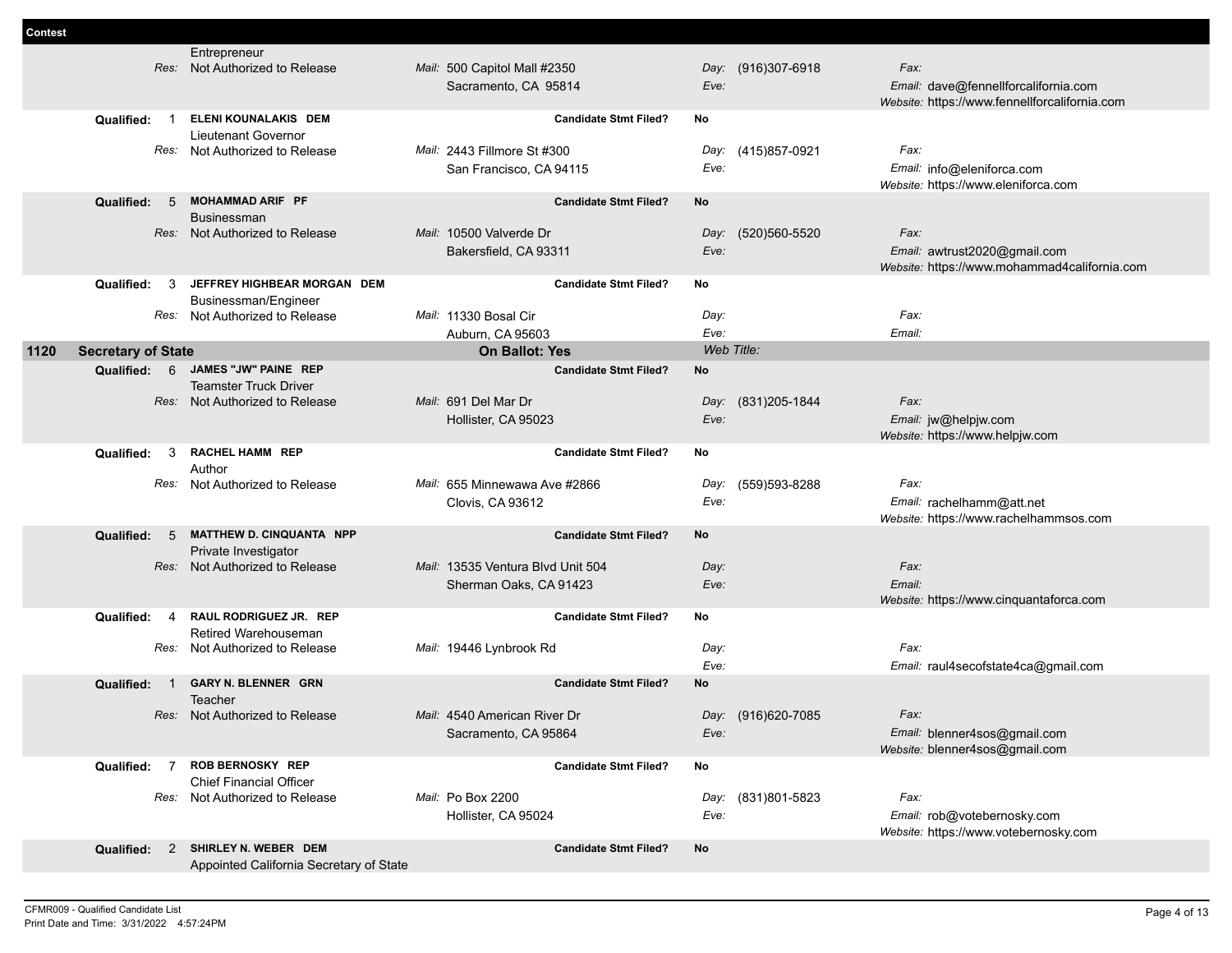| <b>Contest</b> |                   |                |                                               |                                |                              |            |                    |                                            |
|----------------|-------------------|----------------|-----------------------------------------------|--------------------------------|------------------------------|------------|--------------------|--------------------------------------------|
|                |                   |                | Res: Not Authorized to Release                | Mail: 3230 Arena Blvd #245-416 |                              |            | Day: (619)889-5860 | Fax:                                       |
|                |                   |                |                                               | Sacramento, CA 95834           |                              | Eve:       |                    | Email: info@drshirleyweber.com             |
|                |                   |                |                                               |                                |                              |            |                    | Website: https://www.drshirleyweber.com    |
| 1130           | <b>Controller</b> |                |                                               | <b>On Ballot: Yes</b>          |                              | Web Title: |                    |                                            |
|                | Qualified:        | $\overline{4}$ | <b>LANHEE CHEN REP</b>                        |                                | <b>Candidate Stmt Filed?</b> | No         |                    |                                            |
|                |                   |                | Fiscal Advisor/Educator                       |                                |                              |            |                    |                                            |
|                |                   | Res:           | Not Authorized to Release                     | Mail: PO Box 390575            |                              |            | Day: (650)485-1652 | Fax:                                       |
|                |                   |                |                                               | Mountain View, CA 94039-0575   |                              | Eve:       |                    | Email: info@chenforcalifornia.com          |
|                |                   |                |                                               |                                |                              |            |                    | Website: https://www.chenforcalifornia.com |
|                | Qualified:        | 3              | <b>MALIA M. COHEN DEM</b>                     |                                | <b>Candidate Stmt Filed?</b> | No         |                    |                                            |
|                |                   |                | California State Board of Equalization Member |                                |                              |            |                    |                                            |
|                |                   |                | Res: Not Authorized to Release                | Mail: 248 Third St #437        |                              |            | Day: (415)269-5105 | Fax:                                       |
|                |                   |                |                                               | Oakland, CA 94607              |                              | Eve:       |                    | Email: info@maliacohen.us                  |
|                |                   |                |                                               |                                |                              |            |                    | Website: https://www.maliacohen.us         |
|                | Qualified:        | 6              | STEVE GLAZER DEM                              |                                | <b>Candidate Stmt Filed?</b> | No         |                    |                                            |
|                |                   |                | California State Senator                      |                                |                              |            |                    |                                            |
|                |                   | Res:           | Not Authorized to Release                     | Mail: 21C Orinda Way #111      |                              | Day:       | (925)386-6530      | Fax:                                       |
|                |                   |                |                                               | Orinda, CA 94563               |                              | Eve:       |                    | Email: info@senatorglazer.com              |
|                |                   |                |                                               |                                |                              |            |                    | Website: https://www.senatorglazer.com     |
|                | <b>Qualified:</b> | 2              | <b>RON GALPERIN DEM</b>                       |                                | <b>Candidate Stmt Filed?</b> | <b>No</b>  |                    |                                            |
|                |                   |                | Controller, City of Los Angeles/Attorney      |                                |                              |            |                    |                                            |
|                |                   | Res:           | Not Authorized to Release                     | Mail: 777 S Figueroa Ste 4050  |                              | Day:       | (213)452-6565      | Fax: (213)452-6575                         |
|                |                   |                |                                               | Los Angeles, CA 90017-5864     |                              | Eve:       |                    | Email: ron@ronforcalifornia.com            |
|                | Qualified:        | 5              | YVONNE YIU DEM                                |                                | <b>Candidate Stmt Filed?</b> | No         |                    | Website: https://www.ronforcalifornia.com/ |
|                |                   |                | <b>Chief Financial Officer</b>                |                                |                              |            |                    |                                            |
|                |                   |                | Res: Not Authorized to Release                | Mail: 728 W Edna Pl            |                              | Day:       |                    | Fax:                                       |
|                |                   |                |                                               | Covina, CA 91722               |                              | Eve:       |                    | Email: info@yvonneyiu.com                  |
|                |                   |                |                                               |                                |                              |            |                    | Website: https://www.yvonneyiu.com         |
|                | <b>Qualified:</b> | $\overline{1}$ | <b>LAURA WELLS GRN</b>                        |                                | <b>Candidate Stmt Filed?</b> | No         |                    |                                            |
|                |                   |                | <b>Financial Analyst</b>                      |                                |                              |            |                    |                                            |
|                |                   | Res:           | Not Authorized to Release                     | Mail: 484 Lake Park Ave #272   |                              |            | Day: (510)788-1441 | Fax:                                       |
|                |                   |                |                                               | Oakland, CA 94610              |                              | Eve:       |                    | Email: laurawells4controller@gmail.com     |
|                |                   |                |                                               |                                |                              |            |                    | Website: https://www.laurawells.org        |
| 1140           | <b>Treasurer</b>  |                |                                               | On Ballot: Yes                 |                              | Web Title: |                    |                                            |
|                | Qualified:        | 3              | JACK M. GUERRERO REP                          |                                | <b>Candidate Stmt Filed?</b> | No         |                    |                                            |
|                |                   |                | Councilmember/CPA/Economist                   |                                |                              |            |                    |                                            |
|                |                   |                | Res: Not Authorized to Release                | Mail: PO Box 1334              |                              | Day:       |                    | Fax:                                       |
|                |                   |                |                                               | Cudahy, CA 90201               |                              | Eve:       |                    | Email:                                     |
|                | <b>Qualified:</b> | -1             | <b>MEGHANN ADAMS PF</b>                       |                                | <b>Candidate Stmt Filed?</b> | No         |                    |                                            |
|                |                   |                | <b>School Bus Driver</b>                      |                                |                              |            |                    |                                            |
|                |                   |                | Res: Not Authorized to Release                | Mail: 2969 Mission St          |                              |            | Day: (415)821-6171 | Fax:                                       |
|                |                   |                |                                               | San Francisco, CA 94110        |                              | Eve:       |                    | Email: adams4treasurer@gmail.com           |
|                |                   |                | ANDREW DO REP                                 |                                |                              |            |                    | Website: http://www.adams4treasurer.com    |
|                | Qualified:        | $\overline{4}$ | <b>Chief Financial Officer</b>                |                                | <b>Candidate Stmt Filed?</b> | No         |                    |                                            |
|                |                   |                | Res: Not Authorized to Release                | Mail: 8907 Warner Ave #166     |                              |            | Day: (714)468-5282 | Fax:                                       |
|                |                   |                |                                               | Huntington Beach, CA 92647     |                              | Eve:       |                    | Email: info@voteandrewdo.com               |
|                |                   |                |                                               |                                |                              |            |                    | Website: https://www.voteandrewdo.com      |
|                |                   |                | Qualified: 2 FIONA MA DEM                     |                                | <b>Candidate Stmt Filed?</b> | No         |                    |                                            |
|                |                   |                | State Treasurer/CPA                           |                                |                              |            |                    |                                            |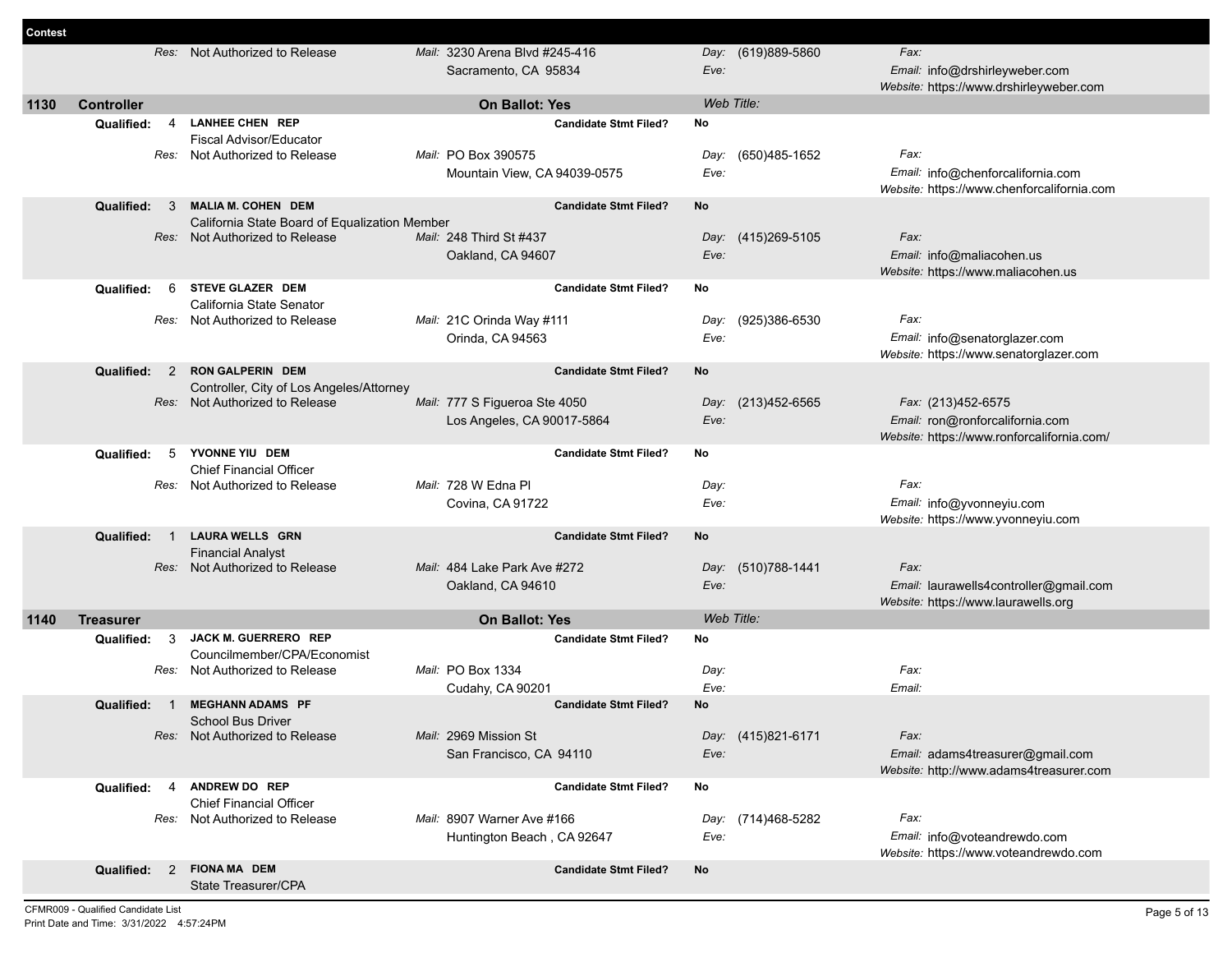| Contest |                               |                                                                               |                                  |                              |            |                    |                                             |
|---------|-------------------------------|-------------------------------------------------------------------------------|----------------------------------|------------------------------|------------|--------------------|---------------------------------------------|
|         |                               | Res: Not Authorized to Release                                                | Mail: 1032 Irving St #908        |                              |            | Day: (415)498-0357 | Fax:                                        |
|         |                               |                                                                               | San Francisco, CA 94122          |                              | Eve:       |                    | Email: fiona@fionama.com                    |
|         |                               |                                                                               |                                  |                              |            |                    | Website: https://www.fionama.com            |
| 1150    | <b>Attorney General</b>       |                                                                               | <b>On Ballot: Yes</b>            |                              | Web Title: |                    |                                             |
|         | Qualified:<br>3               | ANNE MARIE SCHUBERT NPP                                                       |                                  | <b>Candidate Stmt Filed?</b> | No         |                    |                                             |
|         |                               | <b>District Attorney</b>                                                      |                                  |                              |            |                    |                                             |
|         |                               | Res: Not Authorized to Release                                                | Mail: 1415 L St #430             |                              |            | Day: (916)930-0100 | Fax:                                        |
|         |                               |                                                                               | Sacramento, CA 95814             |                              | Eve:       |                    | Email: info@stutzmanpa.com                  |
|         |                               |                                                                               |                                  |                              |            |                    | Website: https://www.annemarieforag.com     |
|         | Qualified:<br>2               | <b>NATHAN HOCHMAN REP</b>                                                     |                                  | <b>Candidate Stmt Filed?</b> | No         |                    |                                             |
|         |                               | <b>General Counsel</b>                                                        |                                  |                              |            |                    |                                             |
|         |                               | Res: Not Authorized to Release                                                | Mail: 9070 Irvine Center Dr #150 |                              | Day:       |                    | Fax:                                        |
|         |                               |                                                                               | Irvine, CA 92618                 |                              | Eve:       |                    | Email: info@nathanhochman.com               |
|         |                               |                                                                               |                                  |                              |            |                    | Website: https://www.nathanhochman.com      |
|         | Qualified:                    | DAN KAPELOVITZ GRN                                                            |                                  | <b>Candidate Stmt Filed?</b> | No         |                    |                                             |
|         |                               | <b>Criminal Defense Attorney</b>                                              |                                  |                              |            |                    | Fax:                                        |
|         |                               | Res: Not Authorized to Release                                                | Mail: 7119 W Sunset Blvd #999    |                              | Day:       | (323)839-6227      |                                             |
|         |                               | <b>ROB BONTA DEM</b>                                                          | Los Angeles, CA 90046            |                              | Eve:       |                    | Email: dan@radicallawcenter.com             |
|         | Qualified:<br>5               | Appointed Attorney General of the State of California                         |                                  | <b>Candidate Stmt Filed?</b> | <b>No</b>  |                    |                                             |
|         |                               | Res: Not Authorized to Release                                                | Mail: PO Box 6495                |                              | Day:       |                    | Fax:                                        |
|         |                               |                                                                               | Alameda, CA 94501                |                              | Eve:       |                    | Email: info@robbonta.com                    |
|         |                               |                                                                               |                                  |                              |            |                    | Website: https://www.robbonta.com           |
|         | Qualified:<br>4               | <b>ERIC EARLY REP</b>                                                         |                                  | <b>Candidate Stmt Filed?</b> | No         |                    |                                             |
|         |                               | Attorney/Business Owner                                                       |                                  |                              |            |                    |                                             |
|         |                               | Res: Not Authorized to Release                                                | Mail: PO Box 29028               |                              |            | Day: (833)374-2422 | Fax:                                        |
|         |                               |                                                                               | Los Angeles, CA 90029            |                              | Eve:       |                    | Email: eearly@earlysullivan.com             |
|         |                               |                                                                               |                                  |                              |            |                    | Website: https://www.ericearlyforca.com     |
| 1160    | <b>Insurance Commissioner</b> |                                                                               | <b>On Ballot: Yes</b>            |                              | Web Title: |                    |                                             |
|         | Qualified: 1                  | <b>NATHALIE HRIZI PF</b>                                                      |                                  | <b>Candidate Stmt Filed?</b> | <b>No</b>  |                    |                                             |
|         |                               | <b>Teacher/Union Officer</b>                                                  |                                  |                              |            |                    |                                             |
|         |                               | Res: Not Authorized to Release                                                | Mail: 2969 Mission St            |                              |            | Day: (415)821-6171 | Fax:                                        |
|         |                               |                                                                               | San Fancisco, CA 94110           |                              | Eve:       |                    | Email: hrizi4commissioner@gmail.com         |
|         |                               |                                                                               |                                  |                              |            |                    | Website: https://www.hrizi4commissioner.com |
|         | Qualified:<br>8               | <b>ROBERT HOWELL REP</b>                                                      |                                  | <b>Candidate Stmt Filed?</b> | No         |                    |                                             |
|         |                               | <b>Cybersecurity Equipment Manufacturer</b><br>Res: Not Authorized to Release | Mail: 2842 Aiello Dr             |                              | Day:       | (408)596-9869      | Fax:                                        |
|         |                               |                                                                               | San Jose, CA 95111               |                              | Eve:       |                    | Email: watchdog@electroberthowell.com       |
|         |                               |                                                                               |                                  |                              |            |                    | Website: https://www.electroberthowell      |
|         | Qualified:                    | 10 GREG CONLON REP                                                            |                                  | <b>Candidate Stmt Filed?</b> | <b>No</b>  |                    |                                             |
|         |                               | Businessman/CPA                                                               |                                  |                              |            |                    |                                             |
|         |                               | Res: Not Authorized to Release                                                | Mail: 43 Virginia Ln             |                              | Day:       |                    | Fax:                                        |
|         |                               |                                                                               | Atherton, CA 94027               |                              | Eve:       |                    | Email: conlonpg@msn.com                     |
|         |                               |                                                                               |                                  |                              |            |                    | Website: https://www.gregconlon.com/        |
|         | Qualified:<br>$\overline{a}$  | <b>VERONIKA FIMBRES GRN</b>                                                   |                                  | <b>Candidate Stmt Filed?</b> | No         |                    |                                             |
|         |                               | Nurse                                                                         |                                  |                              |            |                    |                                             |
|         |                               | Res: Not Authorized to Release                                                | Mail: 58 W Portal Ave #520       |                              |            | Day: (415)524-9880 | Fax:                                        |
|         |                               |                                                                               | San Francisco, CA 94127-1304     |                              | Eve:       |                    | Email: veronika4ca@gmail.com                |
|         |                               |                                                                               |                                  |                              |            |                    |                                             |
|         |                               |                                                                               |                                  |                              |            |                    | Website: http://www.veronika4.ca.com        |
|         | 2<br>Qualified:               | RICARDO LARA DEM<br>Insurance Commissioner                                    |                                  | <b>Candidate Stmt Filed?</b> | No         |                    |                                             |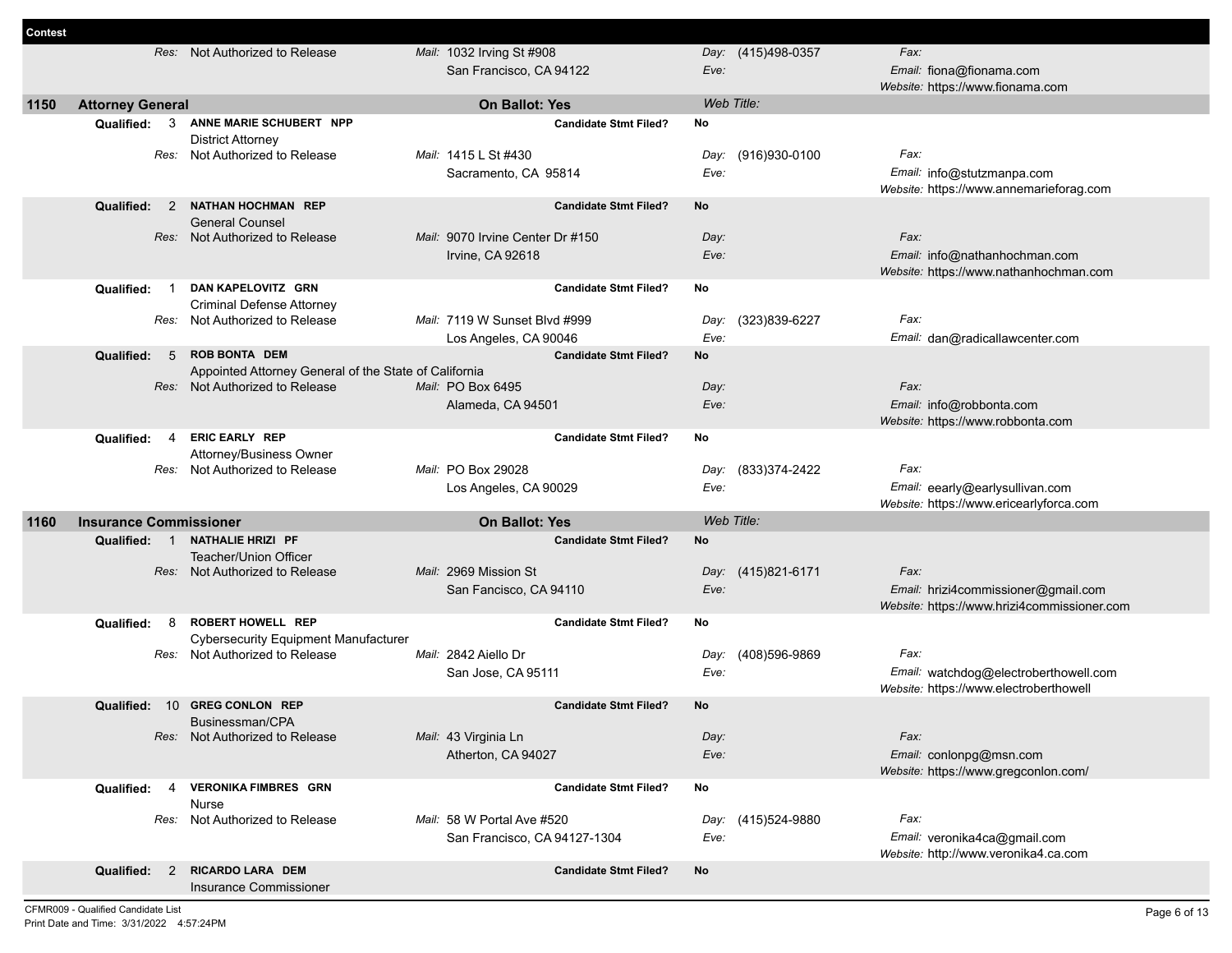| Contest |                              |                                                                     |                                                      |            |                    |                                                       |
|---------|------------------------------|---------------------------------------------------------------------|------------------------------------------------------|------------|--------------------|-------------------------------------------------------|
|         | Res:                         | Not Authorized to Release                                           | Mail: 5445 Madison Ave                               |            | Day: (213)293-9546 | Fax:                                                  |
|         |                              |                                                                     | Sacramento, CA 95841                                 | Eve:       |                    | Email: info@ricardolara.com                           |
|         |                              |                                                                     |                                                      |            |                    | Website: https://www.ricardolara.com                  |
|         | Qualified:<br>5              | <b>MARC LEVINE DEM</b>                                              | <b>Candidate Stmt Filed?</b>                         | No         |                    |                                                       |
|         |                              | Member, California State Assembly<br>Res: Not Authorized to Release | Mail: PO Box 150084                                  |            | Day: (415)488-6051 | Fax:                                                  |
|         |                              |                                                                     |                                                      | Eve:       |                    |                                                       |
|         | Qualified: 3                 | VINSON EUGENE ALLEN DEM                                             | San Rafael, CA 94915<br><b>Candidate Stmt Filed?</b> | <b>No</b>  |                    | Email: team@marclevine.org                            |
|         |                              | Medical Doctor/Businessman                                          |                                                      |            |                    |                                                       |
|         |                              | Res: Not Authorized to Release                                      | Mail: 701 E 28 St #401                               | Day:       |                    | Fax:                                                  |
|         |                              |                                                                     | Long Beach, CA 90806                                 | Eve:       |                    | Email:                                                |
|         | $\overline{7}$<br>Qualified: | JASPER "JAY" JACKSON DEM                                            | <b>Candidate Stmt Filed?</b>                         | No         |                    |                                                       |
|         |                              | Paralegal                                                           |                                                      |            |                    |                                                       |
|         |                              | Res: Not Authorized to Release                                      | Mail: 1930 Wilshire Blvd #1004                       |            | Day: (213)383-1320 | Fax: (213)383-1388                                    |
|         |                              |                                                                     | Los Angeles, CA 90057                                | Eve:       |                    | Email: bmwjaye@aol.com                                |
|         |                              |                                                                     |                                                      |            |                    | Website: https://www.jackson4insurancecommissioner@gm |
|         | Qualified:<br>9              | <b>ROBERT J. MOLNAR NPP</b>                                         | <b>Candidate Stmt Filed?</b>                         | <b>No</b>  |                    |                                                       |
|         |                              | Healthcare Advocate/Businessman<br>Res: Not Authorized to Release   | Mail: 18354 Vanderbilt Dr                            | Day:       |                    | Fax:                                                  |
|         |                              |                                                                     | Saratoga, CA 95070                                   | Eve:       |                    | Email: robrtmolnar@gmail.com                          |
| 1180    |                              | <b>Board of Equalization, 2nd District</b>                          | <b>On Ballot: Yes</b>                                | Web Title: |                    |                                                       |
|         | Qualified: 1                 | SALLY J. LIEBER DEM                                                 | <b>Candidate Stmt Filed?</b>                         | No         |                    |                                                       |
|         |                              | Councilwoman/Environmental Advocate                                 |                                                      |            |                    |                                                       |
|         |                              | Res: Not Authorized to Release                                      | Mail: 333 W San Carlos Ste 600                       | Day:       | (408)591-5340      | Fax:                                                  |
|         |                              |                                                                     | San Jose, CA 95157                                   | Eve:       |                    | Email: 2022@sallylieber.org                           |
|         |                              |                                                                     |                                                      |            |                    | Website: https://www.sallylieber.org                  |
|         | Qualified:<br>$\mathbf{3}$   | MICHELA ALIOTO-PIER DEM                                             | <b>Candidate Stmt Filed?</b>                         | No         |                    |                                                       |
|         |                              | <b>Small Business Owner</b>                                         |                                                      |            |                    |                                                       |
|         |                              | Res: Not Authorized to Release                                      | Mail: 150 Post St #405                               | Day:       |                    | Fax:                                                  |
|         |                              |                                                                     | San Francisco, CA 94108                              | Eve:       |                    | Email: aliotopierboe@gmail.com                        |
|         | $\overline{2}$<br>Qualified: | PETER COE VERBICA REP                                               | <b>Candidate Stmt Filed?</b>                         | <b>No</b>  |                    | Website: https://www.michelaaliotopier.com            |
|         |                              | <b>Investment Advisor</b>                                           |                                                      |            |                    |                                                       |
|         |                              | Res: Not Authorized to Release                                      | Mail: 160 Lakeview Dr                                |            | Day: (408)832-3030 | Fax: (408)832-3030                                    |
|         |                              |                                                                     | Felton, CA 95018                                     | Eve:       |                    | Email:                                                |
| 1205    |                              | <b>United States Senator, Partial Term</b>                          | <b>On Ballot: Yes</b>                                | Web Title: |                    |                                                       |
|         | Qualified:                   | 5 ALEX PADILLA DEM                                                  | <b>Candidate Stmt Filed?</b>                         | No         |                    |                                                       |
|         |                              | Appointed United States Senator                                     |                                                      |            |                    |                                                       |
|         |                              | Res: Not Authorized to Release                                      | Mail: 777 S Figueroa St Ste 4050                     |            | Day: (213)342-6869 | Fax:                                                  |
|         |                              |                                                                     | Los Angeles, CA 90017                                | Eve:       |                    | Email: info@alex-padilla.com                          |
|         |                              |                                                                     |                                                      |            |                    | Website: https://www.alex-padilla.com                 |
|         | Qualified:<br>- 9            | <b>MYRON L. HALL REP</b>                                            | <b>Candidate Stmt Filed?</b>                         | No         |                    |                                                       |
|         | Res:                         | Podiatric Physician<br>Not Authorized to Release                    | Mail: PO Box 1531                                    | Day:       | (424)294-4994      | Fax:                                                  |
|         |                              |                                                                     | Beverly Hills, CA 90213                              | Eve:       |                    | Email: info@drhallforsenate.com                       |
|         |                              |                                                                     |                                                      |            |                    | Website: http://www.drhallforsenate.com               |
|         | 8<br>Qualified:              | TIMOTHY URSICH JR. DEM                                              | <b>Candidate Stmt Filed?</b>                         | No         |                    |                                                       |
|         |                              | Doctor                                                              |                                                      |            |                    |                                                       |
|         |                              | Res: Not Authorized to Release                                      | Mail: 28633 S Western Ave Ste 200                    | Day:       |                    | Fax:                                                  |
|         |                              |                                                                     | Rancho Palos Verdes, CA 90275                        | Eve:       |                    | Email: timjr@marinassportsmed.com                     |
|         | <b>Qualified:</b><br>6       | DAPHNE BRADFORD NPP                                                 | <b>Candidate Stmt Filed?</b>                         | No         |                    |                                                       |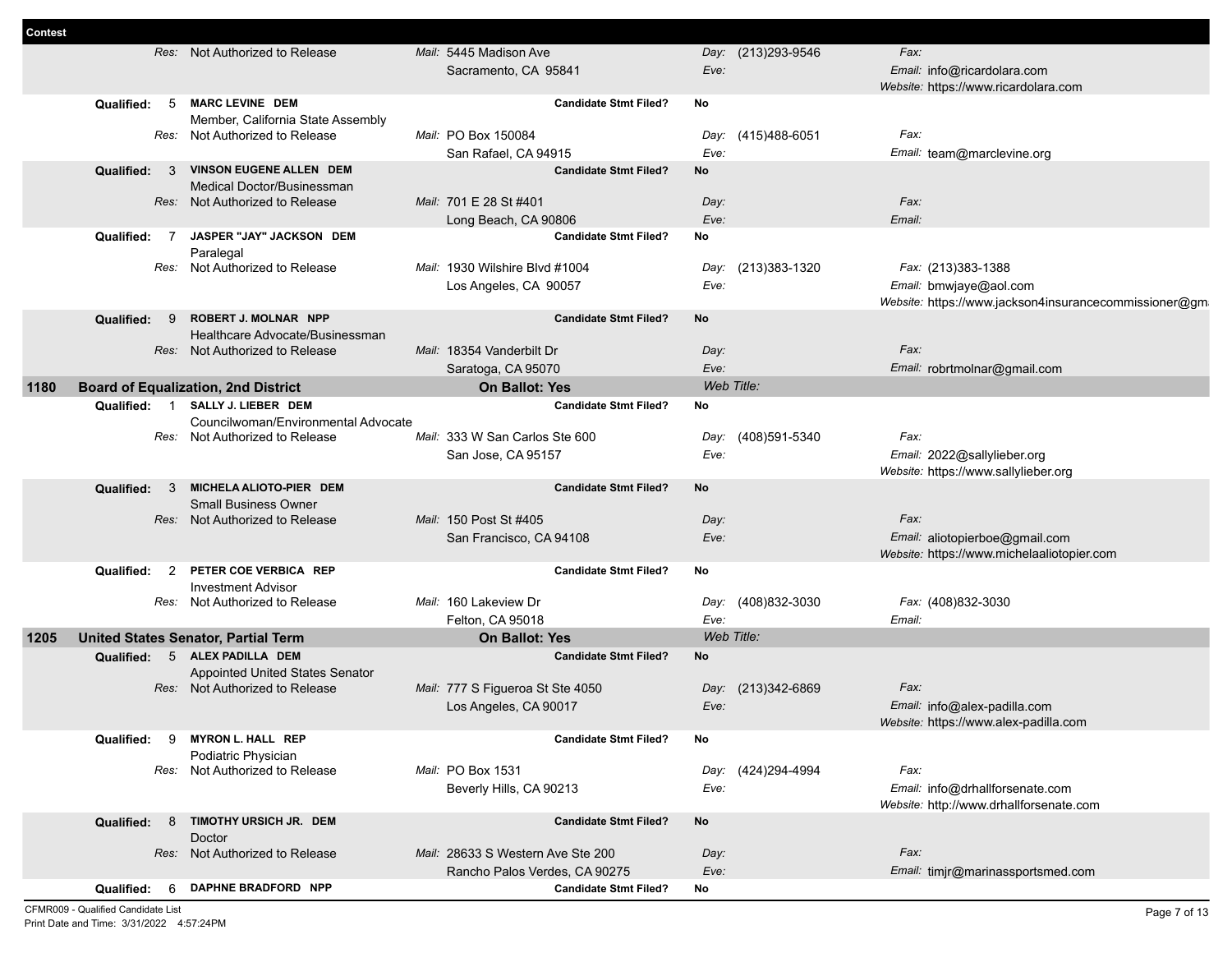|      |                              | <b>Education Consultant</b>                                      |                                  |      |                    |                                                                                |
|------|------------------------------|------------------------------------------------------------------|----------------------------------|------|--------------------|--------------------------------------------------------------------------------|
|      | Res:                         | Not Authorized to Release                                        | Mail: 6709 La Tiiera Blvd #316   | Day: | (323) 350-7878     | Fax:                                                                           |
|      |                              |                                                                  | Los Angeles, CA 90045            | Eve: |                    | Email: senator22@daphnebradford.com<br>Website: https://www.daphnebradford.com |
|      | 3<br><b>Qualified:</b>       | JAMES P. BRADLEY REP                                             | <b>Candidate Stmt Filed?</b>     | No   |                    |                                                                                |
|      |                              | <b>CEO/Business Owner</b>                                        |                                  |      |                    |                                                                                |
|      |                              | Res: Not Authorized to Release                                   | Mail: 30902 Club House Dr #16E   | Day: | (855) 572-4736     | Fax:                                                                           |
|      |                              |                                                                  | Laguna Niguel, CA 92677          | Eve: |                    | Email: info@bradleysenate.com                                                  |
|      |                              | JON ELIST REP                                                    |                                  |      |                    | Website: https://www.bradleysenate.com                                         |
|      | Qualified: 7                 | <b>Small Business Owner</b>                                      | <b>Candidate Stmt Filed?</b>     | No   |                    |                                                                                |
|      |                              | Res: Not Authorized to Release                                   | Mail: 3843 S Bristol St #604     | Day: | (714) 540-2295     | Fax: (714)540-0901                                                             |
|      |                              |                                                                  | Santa Ana, CA 92704              | Eve: |                    | Email: info@elistforsenate.com                                                 |
|      |                              |                                                                  |                                  |      |                    | Website: https://www.elistforsenate.com                                        |
|      | 2<br>Qualified:              | DAN O'DOWD DEM                                                   | <b>Candidate Stmt Filed?</b>     | No   |                    |                                                                                |
|      |                              | (No Ballot Designation)                                          |                                  |      |                    |                                                                                |
|      |                              | Res: Not Authorized to Release                                   | Mail: 30 W. Sola St              | Day: |                    | Fax:                                                                           |
|      |                              |                                                                  | Santa Barbara, CA 93101          | Eve: |                    | Email:                                                                         |
|      | Qualified:                   | <b>MARK P. MEUSER REP</b>                                        | <b>Candidate Stmt Filed?</b>     | No   |                    |                                                                                |
|      |                              | <b>Constitutional Attorney</b><br>Res: Not Authorized to Release | Mail: 9070 Irvine Center Dr #150 | Day: | (209) 763-8737     | Fax:                                                                           |
|      |                              |                                                                  | Irvine, CA 92618                 | Eve: |                    | Email: contact@markmeuser.com                                                  |
|      |                              |                                                                  |                                  |      |                    | Website: https://www.markmeuser.com                                            |
| 1220 | <b>United States Senator</b> |                                                                  | <b>On Ballot: Yes</b>            |      | Web Title:         |                                                                                |
|      |                              | Qualified: 12 CHUCK SMITH REP                                    | <b>Candidate Stmt Filed?</b>     | No   |                    |                                                                                |
|      |                              |                                                                  |                                  |      |                    |                                                                                |
|      |                              | <b>Retired Law Enforcement</b>                                   |                                  |      |                    |                                                                                |
|      |                              | Res: Not Authorized to Release                                   | Mail: 3509 Yorktown Dr           | Day: | (279)203-5982      | Fax:                                                                           |
|      |                              |                                                                  | Yuba City, CA 95993              | Eve: |                    | Email: chucksmith4ussenate@gmail.com                                           |
|      |                              |                                                                  |                                  |      |                    | Website: https://www.chucksmithforussenate.com                                 |
|      | 2<br>Qualified:              | JOHN THOMSPON PARKER PF<br>Social Justice Advocate               | <b>Candidate Stmt Filed?</b>     | No   |                    |                                                                                |
|      |                              | Res: Not Authorized to Release                                   | Mail: 5278 W Pico Blvd           | Day: | (323)899-2003      | Fax:                                                                           |
|      |                              |                                                                  | Los Angeles, CA 90019            | Eve: |                    | Email: johnthompsonparker@gmail.com                                            |
|      |                              |                                                                  |                                  |      |                    | Website: https://www.johnparkerforussenate.org                                 |
|      |                              | Qualified: 11 ALEX PADILLA DEM                                   | <b>Candidate Stmt Filed?</b>     | No   |                    |                                                                                |
|      |                              | Appointed United States Senator                                  |                                  |      |                    |                                                                                |
|      |                              | Res: Not Authorized to Release                                   | Mail: 777 S Figueroa St Ste 4050 | Day: | (213)342-6869      | Fax:                                                                           |
|      |                              |                                                                  | Los Angeles, CA 90017            | Eve: |                    | Email: info@alex-padilla.com                                                   |
|      | Qualified:                   | 22 ENRIQUE PETRIS REP                                            | <b>Candidate Stmt Filed?</b>     | No   |                    | Website: https://www.alex-padilla.com                                          |
|      |                              | Businessman/Investor                                             |                                  |      |                    |                                                                                |
|      |                              | Res: Not Authorized to Release                                   | Mail: 1010 Azalea St             | Day: |                    | Fax:                                                                           |
|      |                              |                                                                  | Oxnard, CA 93036                 | Eve: |                    | Email: enrique.petris@yahoo.com                                                |
|      | Qualified:<br>$\overline{7}$ | OBAIDUL HUQ PIRJADA DEM                                          | <b>Candidate Stmt Filed?</b>     | No   |                    |                                                                                |
|      |                              | Attorney                                                         |                                  |      |                    |                                                                                |
|      |                              | Res: Not Authorized to Release                                   | Mail: 38 Zabila St               |      | Day: (949)292-5257 | Fax:                                                                           |
|      |                              |                                                                  | Rancho Mission Viejo, CA 92694   | Eve: |                    | Email: obaidul.pirjada@gmail.com                                               |
|      | Qualified: 20                | DOUGLAS HOWARD PIERCE DEM                                        | <b>Candidate Stmt Filed?</b>     | No   |                    | Website: https://www.sites.google.com/viewobaidul-huq-pirja                    |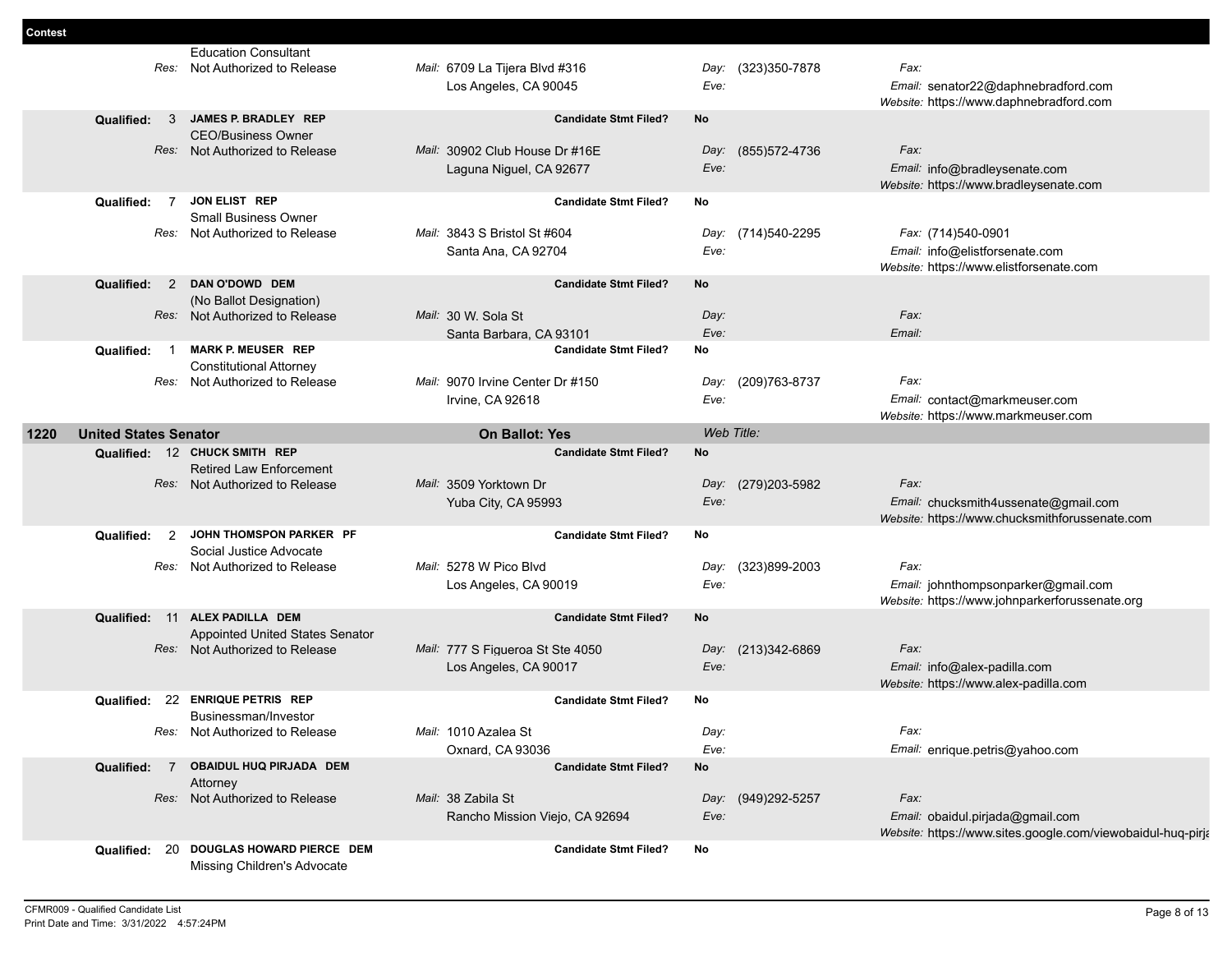| mest |                   |                                      |                                                  |            |                    |                                                          |
|------|-------------------|--------------------------------------|--------------------------------------------------|------------|--------------------|----------------------------------------------------------|
|      |                   | Res: Not Authorized to Release       | Mail: PO Box 17814                               |            | Day: (202)424-3469 | Fax:                                                     |
|      |                   |                                      | Beverly Hills, CA 90209                          | Eve:       |                    | Email: piercesenate@pm.me                                |
|      |                   |                                      |                                                  |            |                    | Website: https://www/piercesenate.com                    |
|      |                   | Qualified: 21 MYRON L. HALL REP      | <b>Candidate Stmt Filed?</b>                     | No         |                    |                                                          |
|      |                   | Podiatric Physician                  |                                                  |            |                    |                                                          |
|      |                   | Res: Not Authorized to Release       | Mail: PO Box 1531                                | Day:       | (424)294-4994      | Fax:                                                     |
|      |                   |                                      | Beverly Hills, CA 90213                          | Eve:       |                    | Email: info@drhallforsenate.com                          |
|      |                   |                                      |                                                  |            |                    | Website: http://www.drhallforsenate.com                  |
|      |                   | Qualified: 24 TIMOTHY J URSICH DEM   | <b>Candidate Stmt Filed?</b>                     | No         |                    |                                                          |
|      |                   | Doctor                               |                                                  |            |                    |                                                          |
|      |                   | Res: Not Authorized to Release       | Mail: 28633 S Western Ave Ste 200                | Day:       |                    | Fax:                                                     |
|      |                   |                                      | Rancho Palos Verdes, CA 90275                    | Eve:       |                    | Email: timjr@marinasportsmed.com                         |
|      |                   | Qualified: 15 JAMES "HENK" CONN GRN  | <b>Candidate Stmt Filed?</b>                     | No         |                    |                                                          |
|      |                   | Teacher                              | Mail: 2303 Summer St #3                          |            |                    | Fax:                                                     |
|      |                   | Res: Not Authorized to Release       |                                                  | Day:       |                    |                                                          |
|      | Qualified:<br>6   | DON J. GRUNDMANN NPP                 | Eureka, CA 95501<br><b>Candidate Stmt Filed?</b> | Eve:<br>No |                    | Email:                                                   |
|      |                   | Doctor of Chiropractic               |                                                  |            |                    |                                                          |
|      |                   | Res: Not Authorized to Release       | Mail: 2010 El Camino Real #351                   | Day:       | (510)895-6789      | Fax:                                                     |
|      |                   |                                      | Santa Clara, CA 95050                            | Eve:       |                    | Email: stoptheirs@hotmail.com                            |
|      |                   |                                      |                                                  |            |                    | Website: https://www.fight-the-power.org                 |
|      |                   | Qualified: 14 ELEANOR GARCIA NPP     | <b>Candidate Stmt Filed?</b>                     | No         |                    |                                                          |
|      |                   | <b>Industrial Worker</b>             |                                                  |            |                    |                                                          |
|      |                   | Res: Not Authorized to Release       | Mail: 2826 S Vermont Ave Ste 1                   | Day:       | (323)643-4968      | Fax:                                                     |
|      |                   |                                      | Los Angeles, CA 90007                            | Eve:       |                    | Email: socialistworkers2022campaign@gmail.com            |
|      | Qualified:<br>- 8 | ROBERT GEORGE LUCERO, JR REP         | <b>Candidate Stmt Filed?</b>                     | No         |                    |                                                          |
|      |                   | <b>Executive Business Consultant</b> |                                                  |            |                    |                                                          |
|      |                   | Res: Not Authorized to Release       | Mail: PO Box 1183                                | Day:       | (626)379-7467      | Fax:                                                     |
|      |                   |                                      | Culver City, CA 90232                            | Eve:       |                    | Email: robert@lucero4ca.com                              |
|      |                   | Qualified: 17 SARAH SUN LIEW REP     | <b>Candidate Stmt Filed?</b>                     |            |                    | Website: https://www.lucero4ca.com                       |
|      |                   | Entrepreneur/Non-Profit Director     |                                                  | No         |                    |                                                          |
|      |                   | Res: Not Authorized to Release       | Mail: PO Box 597                                 | Day:       |                    | Fax:                                                     |
|      |                   |                                      | Victorville, CA 92395                            | Eve:       |                    | Email: info@drsarahliewforcongress.com                   |
|      |                   |                                      |                                                  |            |                    | Website: https://www.drsarahliewforcongress.com          |
|      |                   | Qualified: 19 DAPHNE BRADFORD NPP    | <b>Candidate Stmt Filed?</b>                     | No         |                    |                                                          |
|      |                   | <b>Education Consultant</b>          |                                                  |            |                    |                                                          |
|      |                   | Res: Not Authorized to Release       | Mail: 6709 La Tijera Blvd #316                   | Day:       |                    | Fax:                                                     |
|      |                   |                                      | Los Angeles, CA 90045                            | Eve:       |                    | Email: senator22@daphnebradford.com                      |
|      |                   |                                      |                                                  |            |                    | Website: https://www.daphnebradford.com                  |
|      | 5<br>Qualified:   | JAMES P. BRADLEY REP                 | <b>Candidate Stmt Filed?</b>                     | No         |                    |                                                          |
|      |                   | <b>CEO/Business Owner</b>            |                                                  |            |                    |                                                          |
|      |                   | Res: Not Authorized to Release       | Mail: 30902 Club House Dr #16E                   |            | Day: (855)572-4736 | Fax:                                                     |
|      |                   |                                      | Laguna Niguel, CA 92677                          | Eve:       |                    | Email: info@bradleysenate.com                            |
|      |                   |                                      |                                                  |            |                    | Website: https://www.bradleysenate.com                   |
|      | Qualified:<br>4   | AKINYEMI AGBEDE DEM<br>Mathematician | <b>Candidate Stmt Filed?</b>                     | No         |                    |                                                          |
|      |                   | Res: Not Authorized to Release       | Mail: 1439 N Highland Ave #254                   | Day:       |                    | Fax:                                                     |
|      |                   |                                      | Los Angeles, CA 90028                            | Eve:       |                    | Email: yemibode@hotmail.com                              |
|      |                   |                                      |                                                  |            |                    | Website: https://www.drakinyemiagbedeforunitedstatessena |
|      |                   | Qualified: 23 JON ELIST REP          | <b>Candidate Stmt Filed?</b>                     | No         |                    |                                                          |
|      |                   |                                      |                                                  |            |                    |                                                          |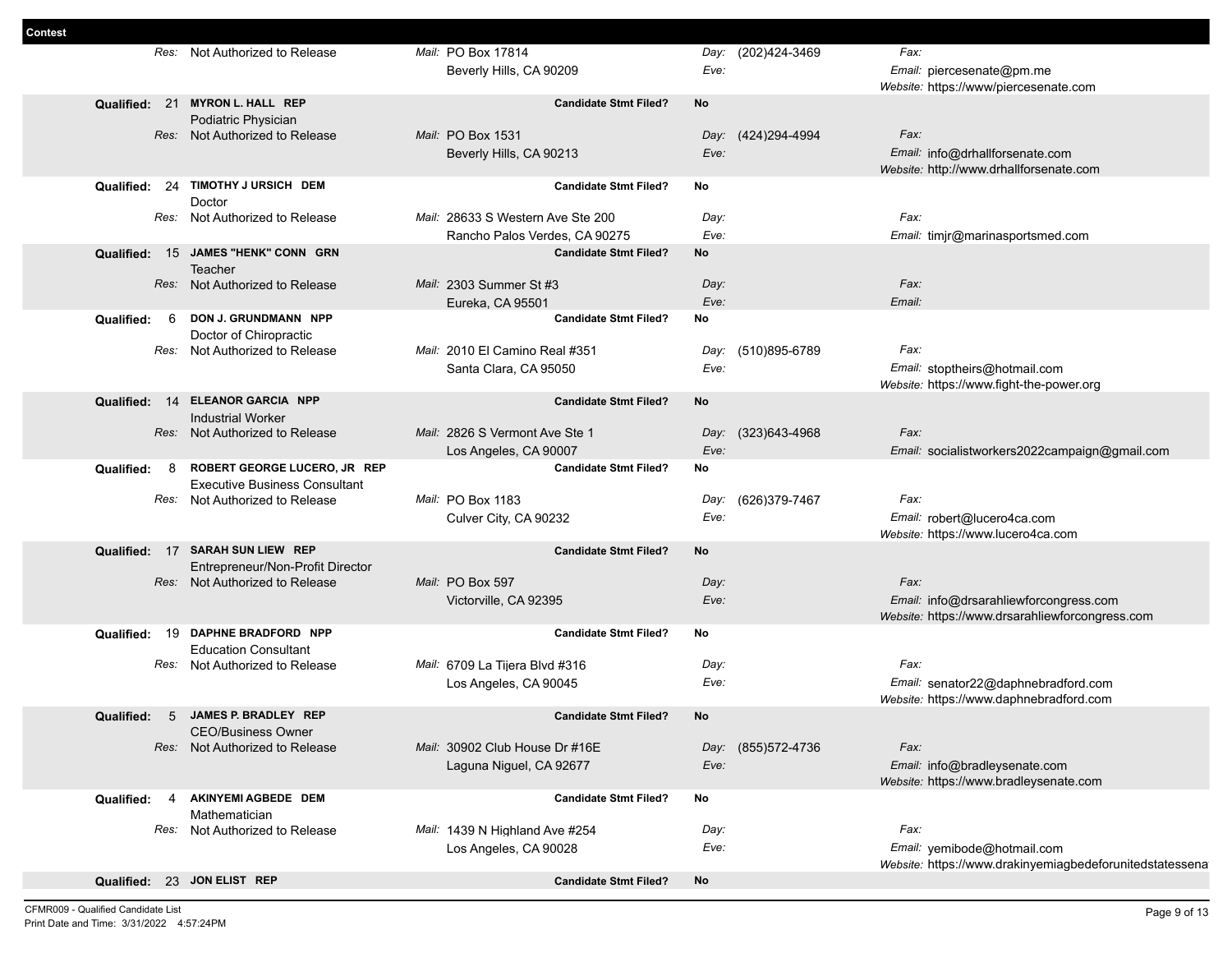| 1465 | <b>State Assembly, 37th District</b> |                                                                  | <b>On Ballot: Yes</b>                                            | Web Title:                    |                                                                                       |
|------|--------------------------------------|------------------------------------------------------------------|------------------------------------------------------------------|-------------------------------|---------------------------------------------------------------------------------------|
|      |                                      |                                                                  | Goleta, CA 93117                                                 | Eve:                          | Email:<br>Website: https://www.MWQ2022.com                                            |
|      |                                      | Entrepreneur/Coach/Educator<br>Res: Not Authorized to Release    | Mail: 5662 Calle Real Unit 226                                   | Day:                          | Fax:                                                                                  |
|      | Qualified:<br>$\mathcal{P}$          | MICHELE R. WESLANDER QUAID NPP                                   | Los Angeles, CA 90067<br><b>Candidate Stmt Filed?</b>            | Yes - 3/10/2022               |                                                                                       |
|      |                                      | Res: Not Authorized to Release                                   | Mail: 1901 Ave Of The Stars Ste 900                              | Day:<br>Eve:                  | Fax:<br>Email:                                                                        |
|      | Qualified:<br>-5                     | <b>BRAD ALLEN REP</b><br>(No Ballot Designation)                 | <b>Candidate Stmt Filed?</b>                                     | No                            |                                                                                       |
|      |                                      | Res: Not Authorized to Release                                   | Mail: 3463 State Street #128<br>Santa Barbara, CA 93105          | (805)696-0043<br>Day:<br>Eve: | Fax:<br>Email: info@jefffrankenfield.com<br>Website: https://www.jefffrankenfield.com |
|      | Qualified:<br>$\overline{1}$         | JEFF FRANKENFIELD NPP<br><b>Global Accounts Director</b>         | <b>Candidate Stmt Filed?</b>                                     | No                            |                                                                                       |
|      |                                      |                                                                  | Santa Barbara, CA 93102                                          | Eve:                          | Email: info@saludcarbajal.com<br>Website: saludcarbajal.com                           |
|      |                                      | Member of Congress<br>Res: Not Authorized to Release             | Mail: PO Box 1290                                                | Day:                          | Fax:                                                                                  |
|      | Qualified:                           | 4 SALUD CARBAJAL DEM                                             | <b>Candidate Stmt Filed?</b>                                     | Yes - 3/07/2022               |                                                                                       |
| 1340 |                                      | U.S. Representative, 24th District                               | <b>On Ballot: Yes</b>                                            | Web Title:                    | Website: https://www.markmeuser.com                                                   |
|      |                                      |                                                                  | Irvine, CA 92618                                                 | Day:<br>Eve:                  | Email: contact@markmeuser.com                                                         |
|      | Qualified:<br>$\overline{1}$         | <b>Constitutional Attorney</b><br>Res: Not Authorized to Release | <b>Candidate Stmt Filed?</b><br>Mail: 9070 Irvine Center Dr #150 | No<br>(209) 763-8737          | Fax:                                                                                  |
|      |                                      | <b>MARK P. MEUSER REP</b>                                        | Chula Vista, CA 91911                                            | Eve:                          | Email:                                                                                |
|      |                                      | <b>Business Owner/Realtor</b><br>Res: Not Authorized to Release  | Mail: 330 Palomar St #A5                                         | Day:                          | Fax:                                                                                  |
|      | Qualified:                           | 10 CARLOS GUILLERMO TAPIA REP                                    | Fairfield, CA 94533<br><b>Candidate Stmt Filed?</b>              | Eve:<br>No                    | Email:                                                                                |
|      |                                      | Res: Not Authorized to Release                                   | Mail: PO Box 2238                                                | Day:                          | Fax:                                                                                  |
|      |                                      | Qualified: 13 DEON D. JENKINS NPP<br>(No Ballot Designation)     | <b>Candidate Stmt Filed?</b>                                     | No                            |                                                                                       |
|      |                                      |                                                                  | Carlsbad, CA 92008                                               | Eve:                          | Email: cordie@cordie4senate.com<br>Website: https://www.cordie4senate.com             |
|      |                                      | Doctor/Business Owner<br>Res: Not Authorized to Release          | Mail: 1818 Marron Rd #103                                        | Day:                          | Fax:                                                                                  |
|      | Qualified:                           | 18 CORDIE WILLIAMS REP                                           | <b>Candidate Stmt Filed?</b>                                     | No                            |                                                                                       |
|      |                                      | (No Ballot Designation)<br>Res: Not Authorized to Release        | Mail: 30 W. Sola St<br>Santa Barbara, CA 93101                   | Day:<br>Eve:                  | Fax:<br>Email:                                                                        |
|      | Qualified:<br>3                      | DAN O'DOWD DEM                                                   | <b>Candidate Stmt Filed?</b>                                     | No                            |                                                                                       |
|      |                                      | Marijuana Plastic Entrepreneur<br>Res: Not Authorized to Release | Mail: PO Box 104<br>Laytonville, CA 95454                        | (707)354-1498<br>Day:<br>Eve: | Fax:<br>Email: pamelizondo@hotmail.com                                                |
|      |                                      | Qualified: 16 PAMELA ELIZONDO GRN                                | <b>Candidate Stmt Filed?</b>                                     | No                            | Website: https://www.elistforsenate.com                                               |
|      |                                      | Res: Not Authorized to Release                                   | Mail: 3843 S Bristol St #604<br>Santa Ana, CA 92704              | Day: (714)540-2295<br>Eve:    | Fax: (714)540-0901<br>Email: info@elistforsenate.com                                  |
|      |                                      | <b>Small Business Owner</b>                                      |                                                                  |                               |                                                                                       |

CFMR009 - Qualified Candidate List Print Date and Time: 3/31/2022 4:57:24PM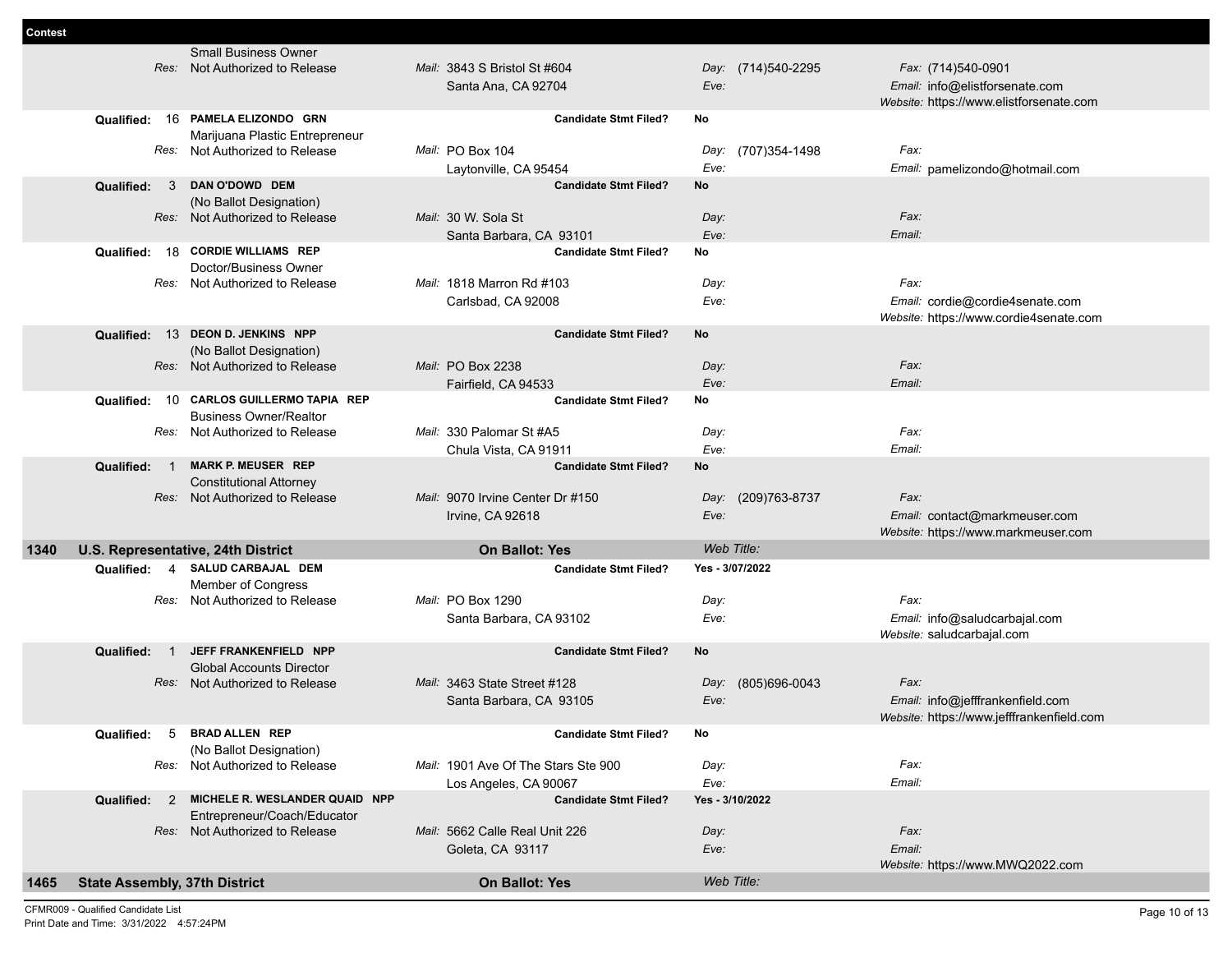| <b>Contest</b> |                                     |                                                                      |                                       |                       |                                                                         |
|----------------|-------------------------------------|----------------------------------------------------------------------|---------------------------------------|-----------------------|-------------------------------------------------------------------------|
|                | Qualified:<br>4                     | <b>GREGG HART DEM</b>                                                | <b>Candidate Stmt Filed?</b>          | No                    |                                                                         |
|                |                                     | Santa Barbara County Supervisor                                      |                                       |                       |                                                                         |
|                | Res:                                | Not Authorized to Release                                            | Mail: 226 E. Canon Perdido Apt D      | Day:                  | Fax:                                                                    |
|                |                                     |                                                                      | Santa Barbara, CA 93101               | Eve:                  | Email: ghartforassembly@gmail.com<br>Website: https//:www.gregghart.org |
|                | Qualified:<br>-5                    | <b>MIKE STOKER REP</b>                                               | <b>Candidate Stmt Filed?</b>          | No                    |                                                                         |
|                |                                     | Small Businessman                                                    |                                       |                       |                                                                         |
|                |                                     | Res: Not Authorized to Release                                       | Mail: Not Authorized to Release       | (805)708-9100<br>Day: | Fax:                                                                    |
|                |                                     |                                                                      |                                       | Eve:                  | Email: mikestoker@aol.com                                               |
|                |                                     |                                                                      |                                       |                       | Website: https://www.stokerforassembly.com                              |
|                | 3<br>Qualified:                     | <b>BRUCE WALLACH DEM</b>                                             | <b>Candidate Stmt Filed?</b>          | No                    |                                                                         |
|                |                                     | Writer                                                               |                                       |                       | Fax:                                                                    |
|                | Res:                                | Not Authorized to Release                                            | Mail: 35 Dearborn Pl Apt 53           | Day:<br>Eve:          |                                                                         |
|                |                                     |                                                                      | Goleta, CA 93117                      | Web Title:            | Email: wallach6571@gmail.com                                            |
| 1801           |                                     | Judge of the Superior Court, Office No. 1<br><b>STEPHEN P. FOLEY</b> | <b>On Ballot: Yes</b>                 |                       |                                                                         |
|                | $\overline{1}$<br><b>Qualified:</b> | <b>Superior Court Commissioner</b>                                   | <b>Candidate Stmt Filed?</b>          | No                    |                                                                         |
|                |                                     | Res: Not Authorized to Release                                       | Mail: 226 E Canon Perdido St., Ste. D | Day: (805)724-5048    | Fax:                                                                    |
|                |                                     |                                                                      | Santa Barbara CA 93101                | Eve:                  | Email: campaign@foleyforjudge.com                                       |
|                |                                     |                                                                      |                                       |                       | Website: www.foleyforjudge.com                                          |
| 2001           |                                     | <b>State Superintendent of, Public Instruction</b>                   | <b>On Ballot: Yes</b>                 | Web Title:            |                                                                         |
|                | 6<br>Qualified:                     | <b>LANCE RAY CHRISTENSEN</b>                                         | <b>Candidate Stmt Filed?</b>          | No                    |                                                                         |
|                |                                     | <b>Education Policy Executive</b>                                    |                                       |                       |                                                                         |
|                | Res:                                | Not Authorized to Release                                            | Mail: PO Box 516                      | (916)220-2728<br>Day: | Fax:                                                                    |
|                |                                     |                                                                      | Wheatland, CA 95692                   | Eve:                  | Email: lace4supe@gmail.com                                              |
|                |                                     |                                                                      |                                       |                       | Not Authorized to Release                                               |
|                | 5<br>Qualified:                     | <b>JOSEPH GUY CAMPBELL</b><br><b>Montessori Education Publisher</b>  | <b>Candidate Stmt Filed?</b>          | No                    |                                                                         |
|                |                                     | Res: Not Authorized to Release                                       | Mail: 11 W Ninth St                   | (707)579-3003<br>Day: | Fax:                                                                    |
|                |                                     |                                                                      | Santa Rosa, CA 95472                  | Eve:                  | Email: joecampbell@montessoriservices.com                               |
|                |                                     |                                                                      |                                       |                       | Website: https://www.campbellforsuperintendent.com                      |
|                | Qualified:<br>$\overline{4}$        | <b>JIM GIBSON</b>                                                    | <b>Candidate Stmt Filed?</b>          | No                    |                                                                         |
|                |                                     | <b>Cyber Security Professional</b>                                   |                                       |                       |                                                                         |
|                | Res:                                | Not Authorized to Release                                            | Mail: 675 N Tremont St                | (760)805-1627<br>Day: | Fax:                                                                    |
|                |                                     |                                                                      | Oceanside, CA 92054                   | Eve:                  | Email: jim@electgibson.com                                              |
|                | $\overline{7}$                      | <b>AINYE E. LONG</b>                                                 | <b>Candidate Stmt Filed?</b>          | No                    | Website: https://www.electgibson.com                                    |
|                | Qualified:                          | <b>Public School Teacher</b>                                         |                                       |                       |                                                                         |
|                |                                     | Res: Not Authorized to Release                                       | Mail: Not Authorized to Release       | (510)619-8948<br>Day: | Fax:                                                                    |
|                |                                     |                                                                      |                                       | Eve:                  | Email: ainyerun@gmail.com                                               |
|                |                                     |                                                                      |                                       |                       | Not Authorized to Release                                               |
|                | Qualified:                          | 3 MARCO AMARAL                                                       | <b>Candidate Stmt Filed?</b>          | No                    |                                                                         |
|                |                                     | Teacher/Trustee                                                      |                                       |                       |                                                                         |
|                |                                     | Res: Not Authorized to Release                                       | Mail: 1024 Imperial Beach Blvd        | Day: (619)410-1477    | Fax:                                                                    |
|                |                                     |                                                                      | Imperial Beach, CA 91932              | Eve:                  | Email: voteamaral2022@gmail.com                                         |
|                |                                     | <b>GEORGE YANG</b>                                                   |                                       |                       | Not Authorized to Release                                               |
|                | Qualified:<br>2                     | Software Architect/Father                                            | <b>Candidate Stmt Filed?</b>          | No                    |                                                                         |
|                |                                     | Res: Not Authorized to Release                                       | Mail: 1312 Madera Ave                 | Day: (408)768-6891    | Fax:                                                                    |
|                |                                     |                                                                      | Menlo Park, CA 94025                  | Eve:                  | Email: george@yang2022.com                                              |
|                |                                     |                                                                      |                                       |                       | Not Authorized to Release                                               |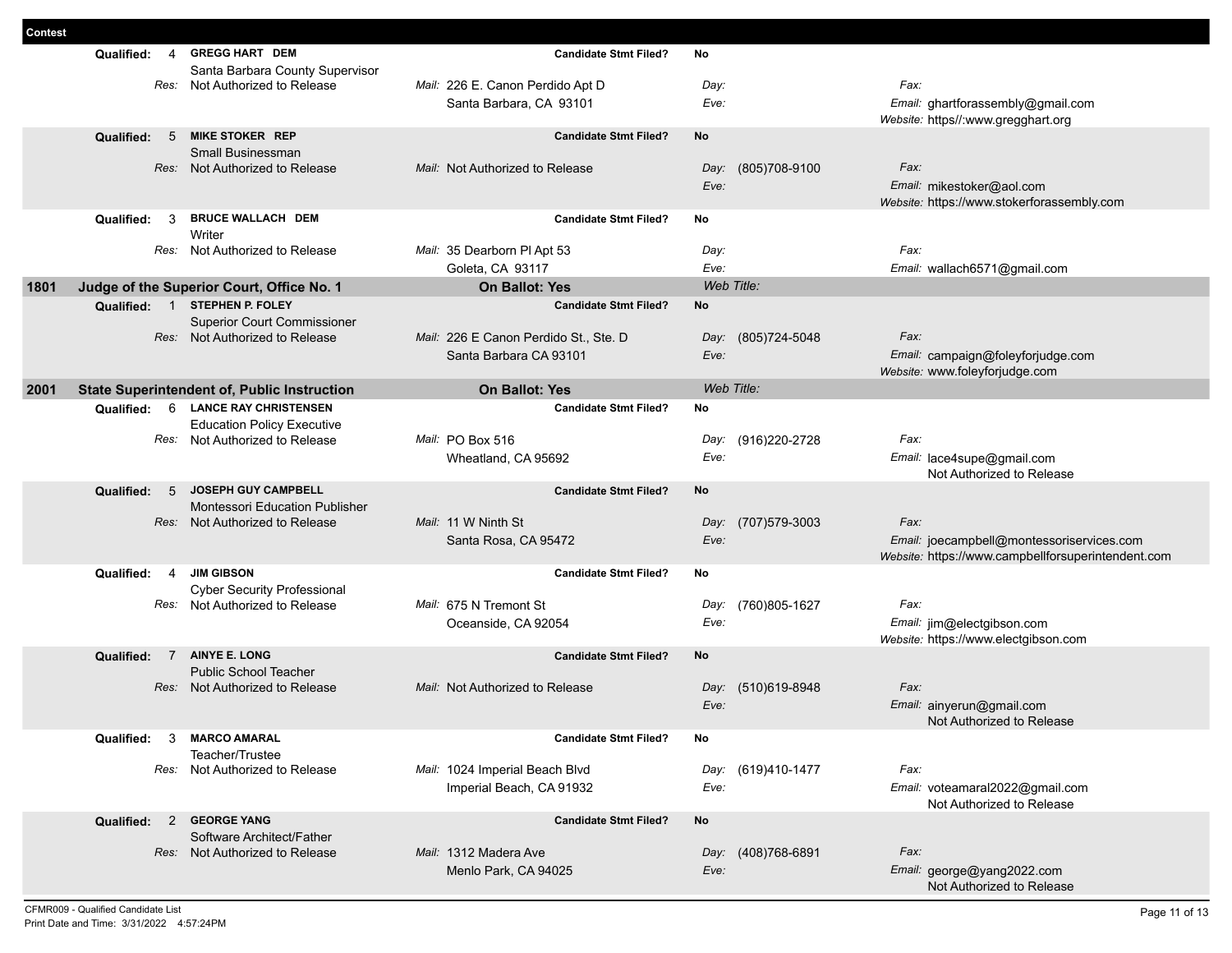| Contest |                                          |                                                    |                                   |                                                 |                          |                                         |  |
|---------|------------------------------------------|----------------------------------------------------|-----------------------------------|-------------------------------------------------|--------------------------|-----------------------------------------|--|
|         | $\overline{1}$<br>Qualified:             | <b>TONY K. THURMOND</b>                            |                                   | <b>Candidate Stmt Filed?</b><br>No              |                          |                                         |  |
|         |                                          | Superintendent of Public Instruction               |                                   |                                                 |                          |                                         |  |
|         |                                          | Res: Not Authorized to Release                     | Mail: PO Box 2145                 |                                                 | Day: Not Auth to Release | Fax: Not Auth to Release                |  |
|         |                                          |                                                    | Richmond, CA 94802                |                                                 | Eve: Not Auth to Release | <i>Email:</i> Not Authorized to Release |  |
|         |                                          |                                                    |                                   |                                                 |                          | Not Authorized to Release               |  |
| 2005    | <b>County Superintendent, of Schools</b> |                                                    | <b>On Ballot: Yes</b>             | Web Title:                                      |                          |                                         |  |
|         | Qualified: 1 SUSAN C. SALCIDO            |                                                    |                                   | Yes - 3/08/2022<br><b>Candidate Stmt Filed?</b> |                          |                                         |  |
|         |                                          | Santa Barbara County Superintendent of Schools     |                                   |                                                 |                          |                                         |  |
|         |                                          | Res: Not Authorized to Release                     | Mail: 65 Warwick Place            | Day:                                            | Fax:                     |                                         |  |
|         |                                          |                                                    | Goleta, CA 93117                  | Eve:                                            | Email:                   |                                         |  |
|         | 2<br>Qualified:                          | <b>CHRISTY LOZANO</b>                              |                                   | <b>Candidate Stmt Filed?</b><br>Yes - 3/11/2022 |                          |                                         |  |
|         |                                          | Teacher                                            |                                   |                                                 |                          |                                         |  |
|         |                                          | Res: Not Authorized to Release                     | Mail: 55 Hitchcock Way Unit 202   | Day:                                            | Not Auth to Release      | Fax: Not Auth to Release                |  |
|         |                                          |                                                    | Santa Barbara, CA 93105           | Eve:                                            | Not Auth to Release      | Email: vote4christylozano@gmail.com     |  |
|         |                                          |                                                    |                                   |                                                 |                          | Website: www.christylozano.com          |  |
| 3005    |                                          | <b>County Board of, Supervisors - 2nd District</b> | <b>On Ballot: Yes</b>             | Web Title:                                      |                          |                                         |  |
|         | Qualified: 1                             | <b>LAURA CAPPS</b>                                 |                                   | <b>No</b><br><b>Candidate Stmt Filed?</b>       |                          |                                         |  |
|         |                                          | <b>School Board Member</b>                         |                                   |                                                 |                          |                                         |  |
|         |                                          | Res: Not Authorized to Release                     | Mail: 2029 Chino St               | Day:                                            | Fax:<br>(805)245-5465    |                                         |  |
|         |                                          |                                                    | Santa Barbara, CA 93101           | Eve:                                            |                          | Email: laura@lauracapps.com             |  |
|         |                                          |                                                    |                                   |                                                 |                          | Website: cappsforsb.com                 |  |
| 3021    |                                          | <b>County Board of, Supervisors - 5th District</b> | <b>On Ballot: Yes</b>             | Web Title:                                      |                          |                                         |  |
|         | Qualified: 1                             | <b>STEVE LAVAGNINO</b>                             |                                   | No<br><b>Candidate Stmt Filed?</b>              |                          |                                         |  |
|         |                                          | Santa Barbara County Supervisor                    |                                   |                                                 |                          |                                         |  |
|         |                                          | Res: Not Authorized to Release                     | Mail: 908 Speed St                | Day:                                            | Fax:<br>(805)680-2226    |                                         |  |
|         |                                          |                                                    | Santa Maria, CA 93454             | Eve:                                            |                          | Email: stevelavagnino@yahoo.com         |  |
|         |                                          |                                                    |                                   |                                                 |                          | Not Authorized to Release               |  |
| 3025    | <b>Auditor-Controller</b>                |                                                    | <b>On Ballot: Yes</b>             | Web Title:                                      |                          |                                         |  |
|         | Qualified:<br>$\overline{1}$             | <b>BETSY SCHAFFER</b>                              |                                   | <b>No</b><br><b>Candidate Stmt Filed?</b>       |                          |                                         |  |
|         |                                          | Santa Barbara County Auditor-Controller            |                                   |                                                 |                          |                                         |  |
|         |                                          | Res: Not Authorized to Release                     | Mail: 627 Island View Dr          | Day:                                            | Fax:                     |                                         |  |
|         |                                          |                                                    | Santa Barbara, CA 93109           | Eve:                                            |                          | Email: betsy4countyauditor@gmail.com    |  |
|         |                                          |                                                    |                                   |                                                 |                          | Not Authorized to Release               |  |
| 3031    | <b>Clerk-Recorder-Assessor</b>           |                                                    | <b>On Ballot: Yes</b>             | Web Title:                                      |                          |                                         |  |
|         | Qualified:<br>$\overline{1}$             | <b>JOSEPH E. HOLLAND</b>                           |                                   | <b>Candidate Stmt Filed?</b><br>Yes - 2/14/2022 |                          |                                         |  |
|         |                                          | County Clerk, Recorder and Assessor                |                                   |                                                 |                          |                                         |  |
|         |                                          | Res: Not Authorized to Release                     | Mail: 130 S Patterson PO Box 1012 | Day:                                            | (805)568-2558<br>Fax:    |                                         |  |
|         |                                          |                                                    | Santa Barbara, CA 93116           | Eve:                                            |                          | Email: Not Authorized to Release        |  |
|         |                                          |                                                    |                                   |                                                 |                          | Not Authorized to Release               |  |
|         | 2<br>Qualified:                          | <b>ELRAWD MACLEARN</b>                             |                                   | Yes - 3/11/2022<br><b>Candidate Stmt Filed?</b> |                          |                                         |  |
|         |                                          | Goleta Planning Commissioner                       |                                   |                                                 |                          |                                         |  |
|         |                                          | Res: Not Authorized to Release                     | Mail: 418 Pitzer Ct               |                                                 | Day: Not Auth to Release | Fax: Not Auth to Release                |  |
|         |                                          |                                                    | Goleta, CA 93117                  |                                                 | Eve: Not Auth to Release | Email: emaclearn@elrawd.com             |  |
|         |                                          |                                                    |                                   |                                                 |                          | Website: elrawd.com                     |  |
|         |                                          |                                                    | On Ballot: Yes                    | Web Title:                                      |                          |                                         |  |
| 3035    | <b>District Attorney</b>                 |                                                    |                                   |                                                 |                          |                                         |  |
|         | Qualified: 1                             | <b>JOHN SAVRNOCH</b>                               |                                   | <b>Candidate Stmt Filed?</b><br>Yes - 3/15/2022 |                          |                                         |  |
|         |                                          | <b>Assistant District Attorney</b>                 |                                   |                                                 |                          |                                         |  |
|         |                                          | Res: Not Authorized to Release                     | Mail: P.O. Box 90614              | Day:                                            | Fax:<br>(805)350-6382    |                                         |  |
|         |                                          |                                                    | Santa Barbara CA 93190            | Eve:                                            |                          | Email: Jsav4da@yahoo.com                |  |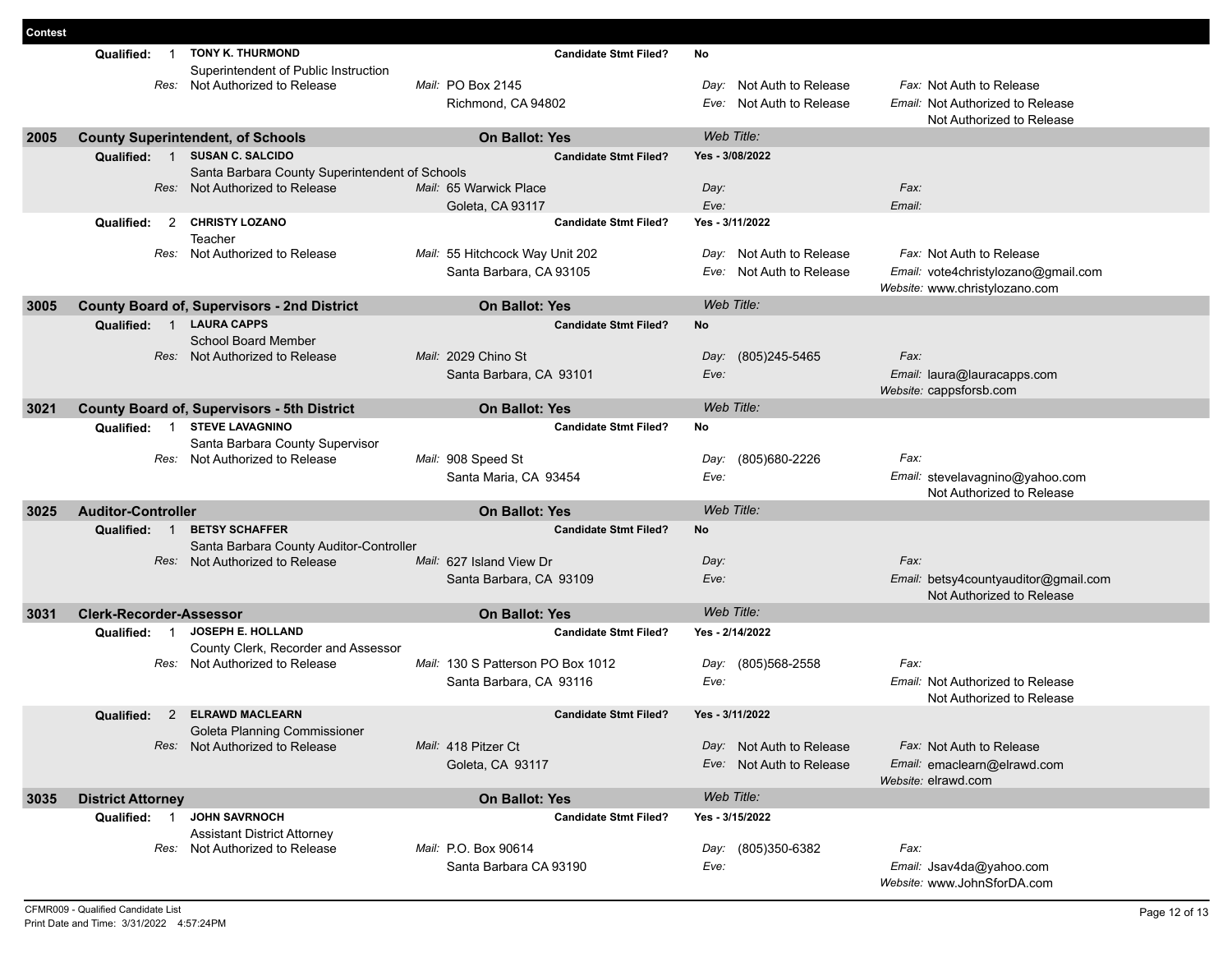| Contest                     |                        |                                                                   |                              |                          |                                      |  |  |
|-----------------------------|------------------------|-------------------------------------------------------------------|------------------------------|--------------------------|--------------------------------------|--|--|
| 3041                        | <b>Sheriff-Coroner</b> |                                                                   | <b>On Ballot: Yes</b>        | Web Title:               |                                      |  |  |
|                             | Qualified:             | <b>JUAN CAMARENA</b>                                              | <b>Candidate Stmt Filed?</b> | Yes - 3/09/2022          |                                      |  |  |
|                             |                        | Deputy Sheriff's Lieutenant                                       |                              |                          |                                      |  |  |
|                             | Res:                   | Not Authorized to Release                                         | Mail: 820 Bond Avenue        | Day:                     | Fax:                                 |  |  |
|                             |                        |                                                                   | Santa Barbara, CA 93106      | Eve:                     | Email:                               |  |  |
|                             | Qualified:             | <b>BILL BROWN</b>                                                 | <b>Candidate Stmt Filed?</b> | Yes - 3/03/2022          |                                      |  |  |
|                             |                        | Sheriff, Santa Barbara County                                     |                              |                          |                                      |  |  |
|                             | Res:                   | Not Authorized to Release                                         | Mail: 4434 Calle Real        | Day: Not Auth to Release | Fax: Not Auth to Release             |  |  |
|                             |                        |                                                                   | Santa Barbara, CA 93110      | Eve: Not Auth to Release | Email: Bill@BillBrownforSheriff.com  |  |  |
|                             |                        |                                                                   |                              |                          | Website: www.BillBrownforSheriff.com |  |  |
| 3045                        |                        | Treasurer-Tax Collector-, Public Administrator                    | <b>On Ballot: Yes</b>        | Web Title:               |                                      |  |  |
|                             | Qualified:             | <b>HARRY E. HAGEN</b>                                             | <b>Candidate Stmt Filed?</b> | <b>No</b>                |                                      |  |  |
|                             |                        | Santa Barbara County Treasurer-Tax Collector-Public Administrator |                              |                          |                                      |  |  |
|                             | Res:                   | Not Authorized to Release                                         | Mail: 5432 Berkeley Rd       | Day: (805)451-8325       | Fax:                                 |  |  |
|                             |                        |                                                                   | Santa Barbara, CA 93111      | Eve:                     | Email: hjhagen@cox.net               |  |  |
|                             |                        |                                                                   |                              |                          | Not Authorized to Release            |  |  |
| <b>Total Qualified: 125</b> |                        |                                                                   |                              |                          |                                      |  |  |

**Grand Total: 125**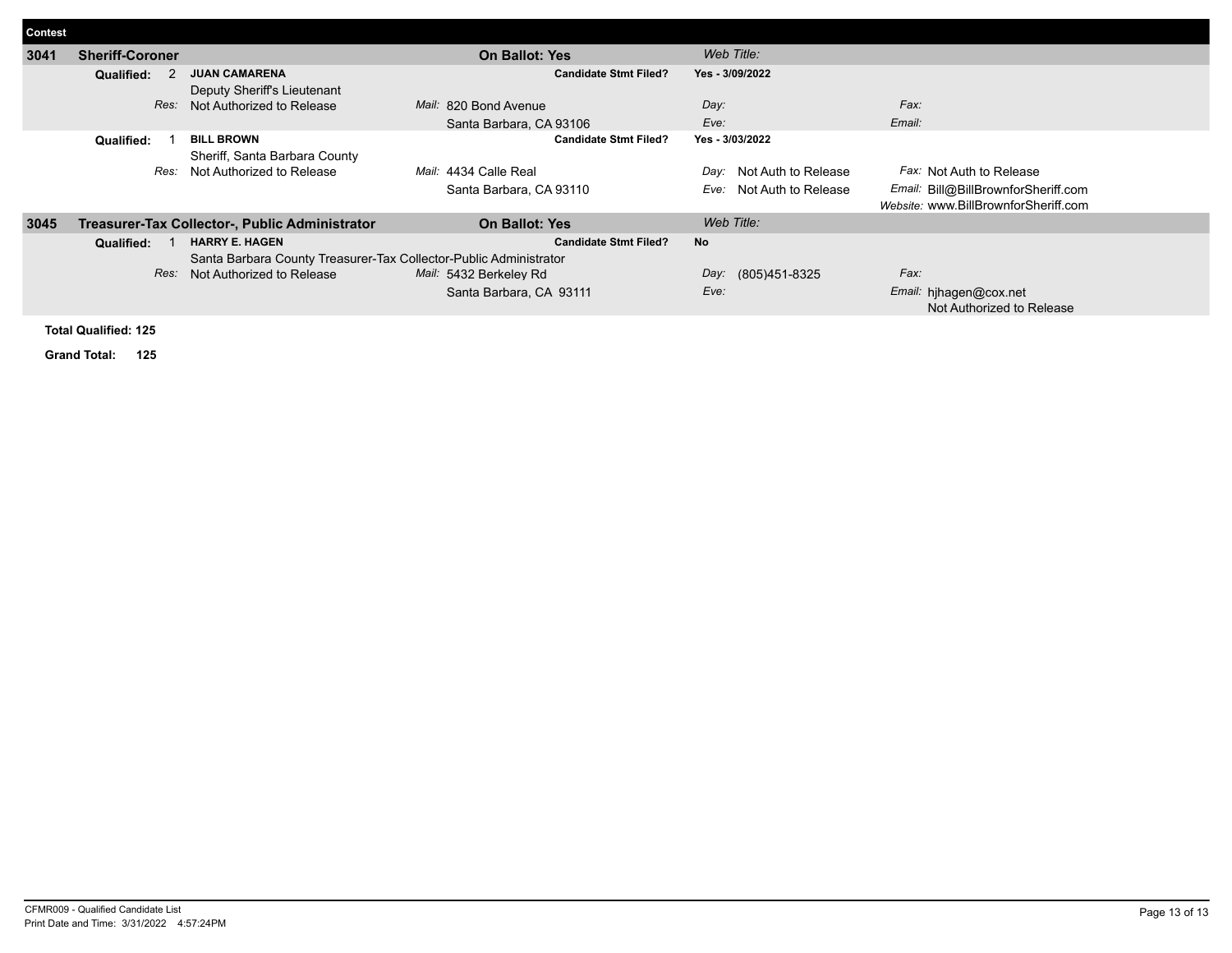**Contests OFF ballot for the June 7, 2022, Statewide Direct Primary Election**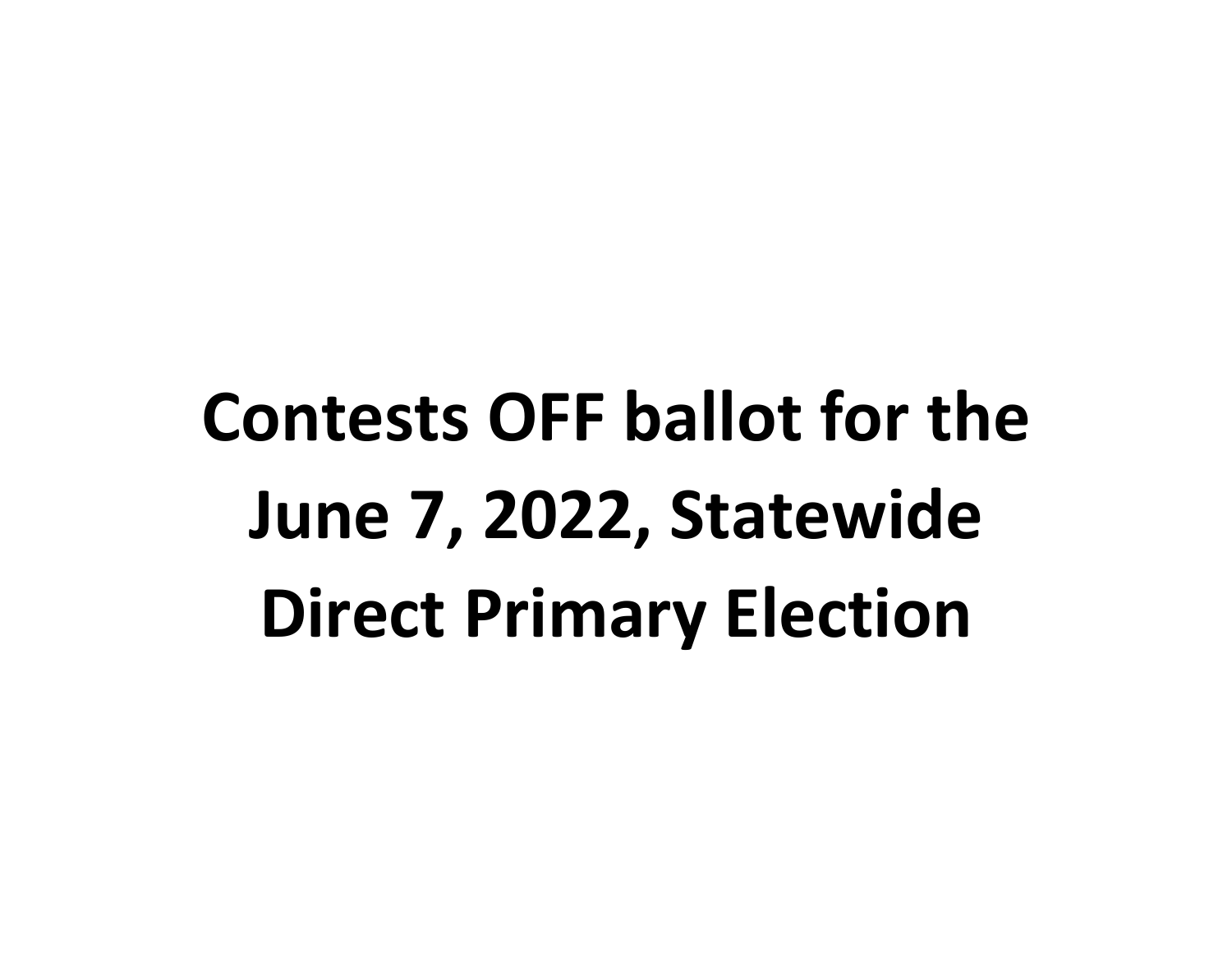

#### *Statewide Direct Primary Election - 6/7/2022 Qualified Candidate List*

#### All Contests

Qualified Candidates Only All Qualified Dates

| <b>Contest</b> |                                                               |                                                      |                                                            |                                                               |
|----------------|---------------------------------------------------------------|------------------------------------------------------|------------------------------------------------------------|---------------------------------------------------------------|
| 1815           | Judge of the Superior Court, Office No. 2                     | <b>On Ballot: No</b>                                 | Web Title:                                                 |                                                               |
|                | Qualified: 1 THOMAS P. ANDERLE                                | <b>Candidate Stmt Filed?</b>                         | <b>No</b>                                                  |                                                               |
|                | (No Ballot Designation)                                       |                                                      |                                                            |                                                               |
|                | Res: Not Authorized to Release                                | Mail: 1100 Anacapa St.<br>Santa Barbara, CA 93101    | Not Auth to Release<br>Dav:<br>Not Auth to Release<br>Eve: | Fax: Not Auth to Release<br>Email: Not Authorized to Release  |
|                |                                                               |                                                      |                                                            | Not Authorized to Release                                     |
| 1845           | Judge of the Superior Court, Office No. 3                     | <b>On Ballot: No</b>                                 | Web Title:                                                 |                                                               |
|                | <b>KAY S KUNS</b><br>Qualified:<br>$\overline{1}$             | <b>Candidate Stmt Filed?</b>                         | No                                                         |                                                               |
|                | Incumbent                                                     | Mail: 312 E. Cook St.                                |                                                            | Fax:                                                          |
|                | Res: Not Authorized to Release                                | Santa Maria, CA 93454                                | Day:<br>Eve:                                               | Email: Not Authorized to Release                              |
|                |                                                               |                                                      |                                                            | Not Authorized to Release                                     |
| 1905           | Judge of the Superior Court, Office No. 4                     | On Ballot: No                                        | Web Title:                                                 |                                                               |
|                | <b>MICHAEL JOHN CARROZZO</b><br>Qualified: 1                  | <b>Candidate Stmt Filed?</b>                         | <b>No</b>                                                  |                                                               |
|                | Judge of the Superior Court                                   |                                                      |                                                            |                                                               |
|                | Res: Not Authorized to Release                                | Mail: 3905 State St. # 7111                          | Day: Not Auth to Release                                   | Fax: Not Auth to Release                                      |
|                |                                                               | Santa Barbara, CA 93105                              | Eve: Not Auth to Release                                   | Email: Not Authorized to Release<br>Not Authorized to Release |
| 1911           | Judge of the Superior Court, Office No. 5                     | On Ballot: No                                        | Web Title:                                                 |                                                               |
|                | <b>PAULINE MAXWELL</b><br>Qualified:<br>$\overline{1}$        | <b>Candidate Stmt Filed?</b>                         | No                                                         |                                                               |
|                | Superior Court Judge                                          |                                                      |                                                            |                                                               |
|                | Res: Not Authorized to Release                                | Mail: 1100 Anacapa St.                               | Day:<br>(805)882-4712                                      | Fax:                                                          |
|                |                                                               | Santa Barbara, CA 93101                              | Eve:                                                       | Email: pmaxwell@sbcourts.org<br>Not Authorized to Release     |
| 1915           | Judge of the Superior Court, Office No. 6                     | <b>On Ballot: No</b>                                 | Web Title:                                                 |                                                               |
|                | Qualified: 1 JEAN M. DANDONA                                  | <b>Candidate Stmt Filed?</b>                         | <b>No</b>                                                  |                                                               |
|                | <b>Superior Court Judge</b><br>Res: Not Authorized to Release |                                                      | Day: Not Auth to Release                                   | Fax: Not Auth to Release                                      |
|                |                                                               | Mail: 118 E. Figueroa St.<br>Santa Barbara, CA 93101 | Not Auth to Release<br>Eve:                                | Email: Not Authorized to Release                              |
|                |                                                               |                                                      |                                                            | Not Authorized to Release                                     |
| 1921           | Judge of the Superior Court, Office No. 7                     | <b>On Ballot: No</b>                                 | Web Title:                                                 |                                                               |
|                | Qualified: 2 GUSTAVO E. "WOODY" LAVAYEN                       | <b>Candidate Stmt Filed?</b>                         | <b>No</b>                                                  |                                                               |
|                | (No Ballot Designation)                                       |                                                      |                                                            |                                                               |
|                | Not Authorized to Release<br>Res:                             | Mail: Not Authorized to Release                      | Not Auth to Release<br>Day:                                | Fax: Not Auth to Release                                      |
|                |                                                               |                                                      | Not Auth to Release<br>Eve:                                | Email: Not Authorized to Release<br>Not Authorized to Release |
| 1925           | Judge of the Superior Court, Office No. 8                     | <b>On Ballot: No</b>                                 | Web Title:                                                 |                                                               |
|                | Qualified: 1 JAMES FRANCIS RIGALI                             | <b>Candidate Stmt Filed?</b>                         | <b>No</b>                                                  |                                                               |
|                | (No Ballot Designation)                                       |                                                      |                                                            |                                                               |
|                | Res: Not Authorized to Release                                | Mail: 312-C E. Cook St.                              | (805)934-1776<br>Day:                                      | Fax:                                                          |
|                |                                                               | Santa Maria, CA 93454                                | Eve:                                                       | Email: jamesrigali@gmail.com<br>Not Authorized to Release     |
|                |                                                               |                                                      |                                                            |                                                               |